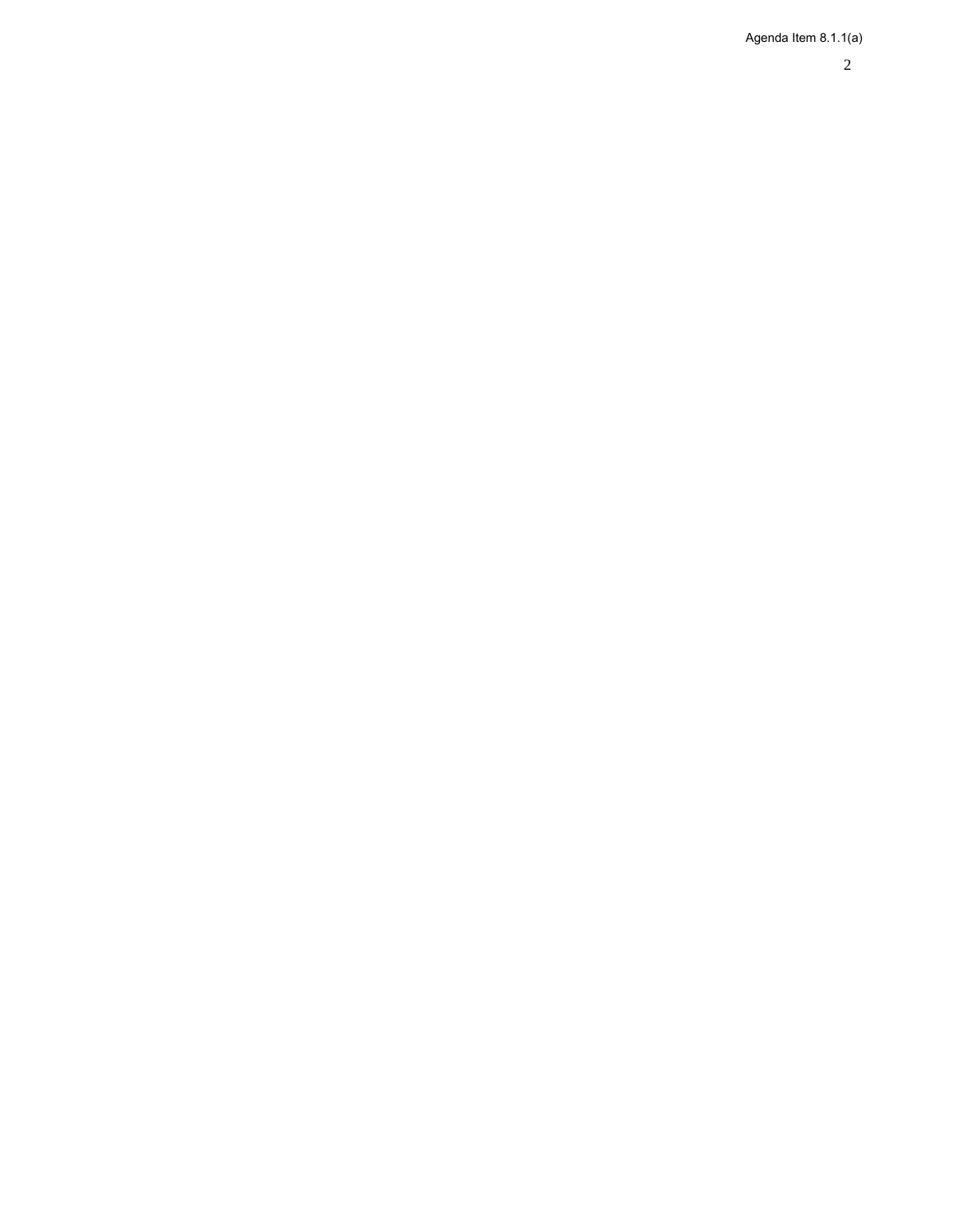| ۰.<br>۰, |    |
|----------|----|
|          |    |
|          | ۰. |
| ×        | ٠  |

|                | טוופ טו טטוונפוונ |  |
|----------------|-------------------|--|
| 1 <sub>1</sub> |                   |  |
| a.             |                   |  |
| b.             |                   |  |
| c.             |                   |  |
| d.             |                   |  |
| 2.             |                   |  |
| a.             |                   |  |
| b.             |                   |  |
| c.             |                   |  |
| d.             |                   |  |
| 3.             |                   |  |
| a.             |                   |  |
| b.             |                   |  |
| c.             |                   |  |
| d.             |                   |  |
| 4.             |                   |  |
| a.             |                   |  |
| 5.             |                   |  |
|                | А.                |  |
|                | В.                |  |
|                | C.                |  |
|                | D.                |  |
|                | Ε.                |  |
|                | F.                |  |
|                | G.                |  |
|                |                   |  |

### **Table of Contents**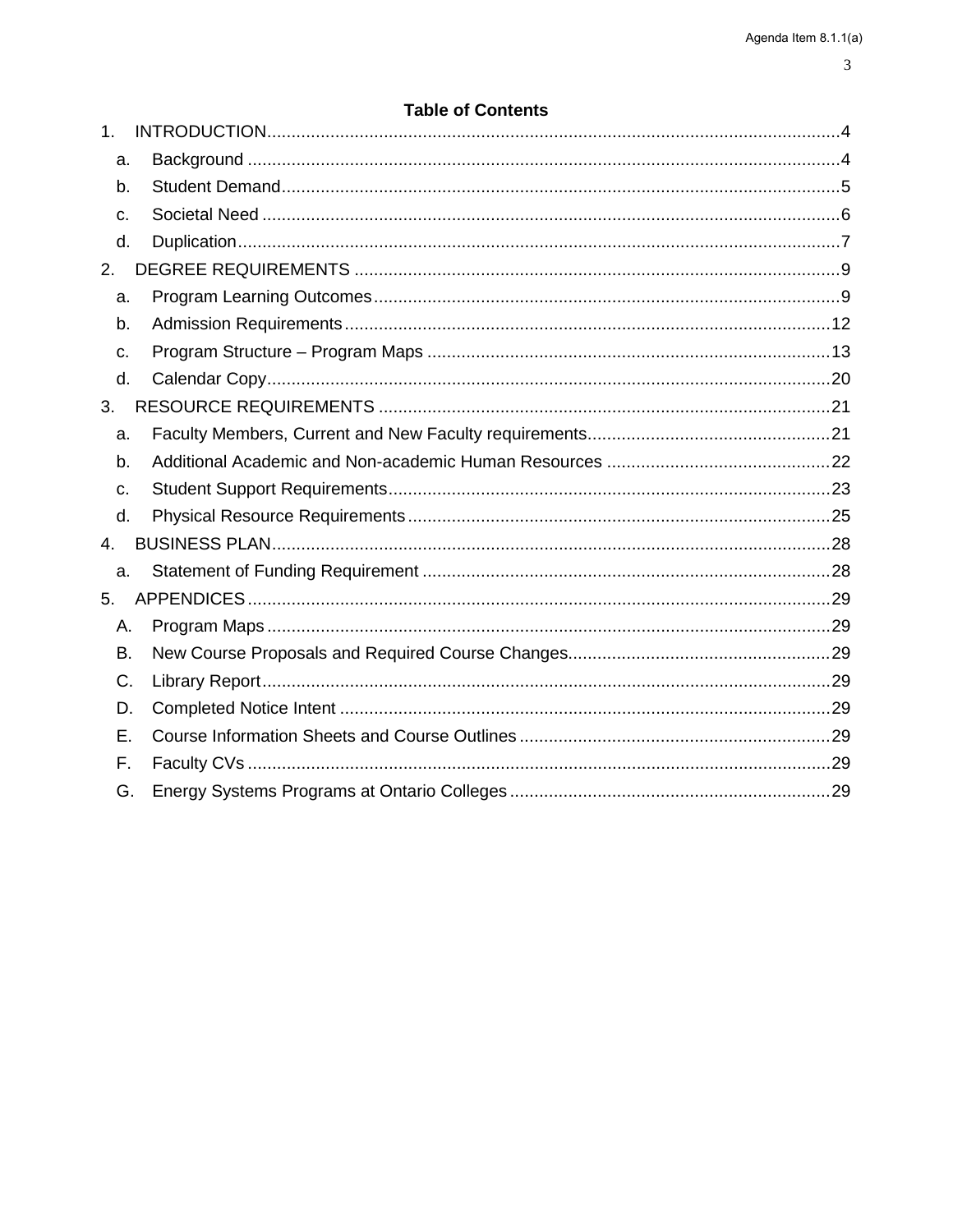# <span id="page-3-0"></span>**1. INTRODUCTION**

### a. Background

<span id="page-3-1"></span>The University of Ontario Institute of Technology (UOIT), established by the University of Ontario Institute of Technology Act, 2002, is founded in technology, the sciences and professional practice. UOIT's vision advances the discovery and application of knowledge that accelerates economic growth, regional development and social innovation and inspires graduates to continue to make an impact on the world, as it is and as it will be. A key mission objective seeks to develop academic and research collaborations with industry and community that stimulate and enhance the region and university at home and abroad.

Energy and environmental science is one of UOIT's four strategic research areas, and integrated with one of the largest challenges currently facing society. As our need for energy continues to grow, so too does the need to mitigate the negative environmental and social impacts of energy supply and use. For example, students graduating today are being called on to double the world's energy supply in their careers (a task that took more than 100 years before them), and to provide this enormous increase in energy supply, while reducing today's carbon emissions by more than 80 percent from 2005 levels.

Indeed, at the current time, in particular, we seem to be on the cusp of making fundamental changes to how we use energy. These changes are facilitated by the development of renewable energy technologies, smart technologies, climate change mitigation policies, and even smart and sustainable communities. Sustainable communities, with a particular focus on energy supply and application, can help overcome many of Ontario's, Canada's and the world's most pressing economic, social and environmental challenges. These ongoing changes in energy technologies and systems will require workers who can enable those changes; workers who are well-versed in various energy technologies, how they are integrated to form complete systems, and how those systems perform economically and environmentally.

The systems perspective is key to making well-informed decisions that meet the goal of improved sustainability. 'Energy systems' can be defined as the technologies, infrastructure and behaviours that connect the flows of materials and energy (fuels and electricity) from natural resources to meet societal wants and needs. As such, achieving the goal of sustainable energy systems requires an interdisciplinary perspective.

UOIT's Faculty of Energy Systems and Nuclear Science (FESNS) actively pursues research in the area of energy systems and their techno-economic and environmental impacts. As an integral part of the University, the mission of the FESNS is to deliver academic programs that prepare graduates for leadership in the energy sector. A compelling case exists for additional well-educated energy practitioners<sup>[1](#page-3-2)</sup>, who are able to adapt to quickly changing conditions, at home and internationally.

A Bachelor of Technology (BTech) in Sustainable Energy Systems program in FESNS will support the mandate of the Faculty and complement its other energy-focused programs. The BTech program will ensure graduates possess a deep familiarity with the technologies associated with energy systems and various technological options, as well as the skills to continually analyse new energy technologies and changes to energy systems, in terms of their techno-economic and environmental performances. Graduates will also possess the business and communication skills that will help them put their technical knowledge to use. Graduates will be well versed in the

-

<span id="page-3-2"></span><sup>1</sup> See International Energy Agency for example,

<https://www.iea.org/policiesandmeasures/renewableenergy/?country=Canada>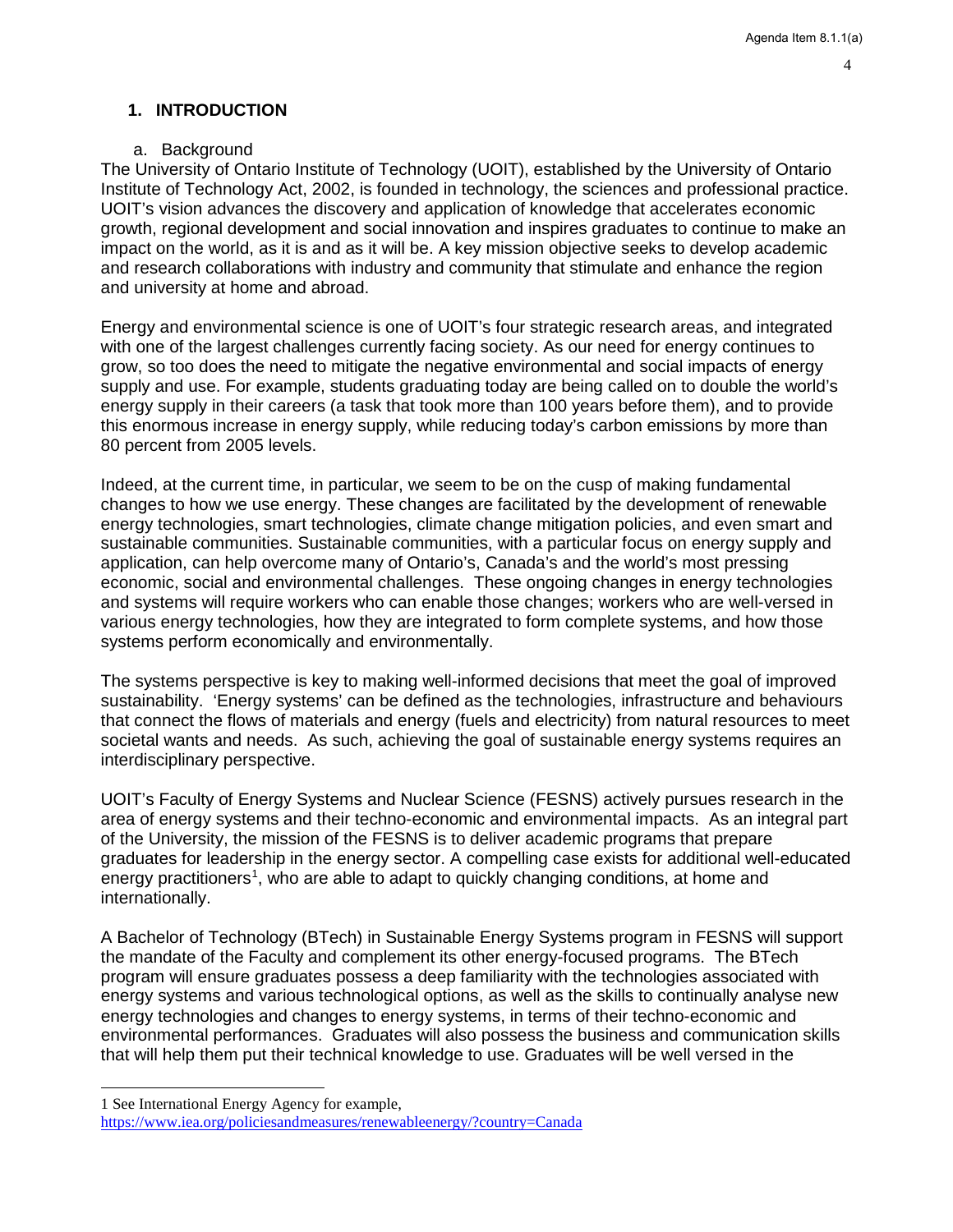strengths and limitations of various energy supply options, which depend on local and regional conditions. Graduates will also develop a thorough understanding of regulatory and political aspects of energy supply.

BTech graduates will emerge ready for long careers in the continually changing energy field, whether in energy-focused technical, policy or project management positions. They are expected to work in fields such as energy auditing, wind energy, solar energy, smart (and micro) grids, building management, and government. Experiential learning opportunities will further prepare students for these positions. Work placement/internship opportunities will be available for BTech students. They will also have the advantage of studying in a Teaching City<sup>[2](#page-4-1)</sup>, where there may be opportunities for them to not only explore urban issues, but to implement potential improvements. Further, BTech graduates will be well placed to pursue graduate studies in engineering, science or the social sciences.

The BTech program lends itself well to international collaborations, as emerging technologies and the challenges facing energy systems are common globally. By collaborating with institutions like the Beijing Polytechnic Institute the program will produce leaders for China in sustainable energy systems. This fits well with UOIT's growing international mandate.

Several professors with skills in the energy sector already have courses developed in sustainable or renewable energy systems. The BTech supports a key FESNS priority to ensure retention of an integrated energy systems mix in the faculty.

### <span id="page-4-0"></span>b. Student Demand

Three broad pools of students are anticipated: general offering (starting at first year); bridge option (students arriving from Canadian colleges); and international students (entering either at first year, or through a bridge). The programs are expected to appeal to students who enjoy science and math, but are looking for a broader education than is offered by engineering programs. Incoming students will have strong technical skills, so that they can learn how energy technologies operate, but also strong interests in the business, regulatory/political and environmental sides of energy systems, including areas such as project management and public relations.

When the program opens in September 2019, 20 students are expected (19 from Canadian high schools), increasing in 2020 to approximately 30 students per year (27 domestic). These students would attend four years. Transfers to other program offerings would be possible, e.g. energy systems engineering, nuclear engineering, physics.

The bridge option facilitates Canadian students entering the full program from Canadian colleges. A three-year advanced diploma from an Ontario college in Mechanical or Chemical Engineering Technology, for example, would be a good background for the BTech program. Students would complete three bridge courses, and then proceed into the final two years of the BTech program, with a slightly modified curriculum to ensure all learning outcomes are met. Some Ontario colleges offer more energy-specific programs, such as Energy Systems Engineering Technology, and Sustainable Energy and Building Technology (see Appendix G). The bridge option has been designed based on the more common Mechanical and Chemical Engineering diplomas, which importantly are offered by the co-located Durham College. However, the energy-specific programs offered by other colleges in the Greater Toronto Area would be natural feeders, as well. If a significant number of graduates from these programs apply to the BTech, tailored bridge options

l

<span id="page-4-1"></span><sup>2</sup><https://www.oshawa.ca/business-and-investment/teaching-city.asp>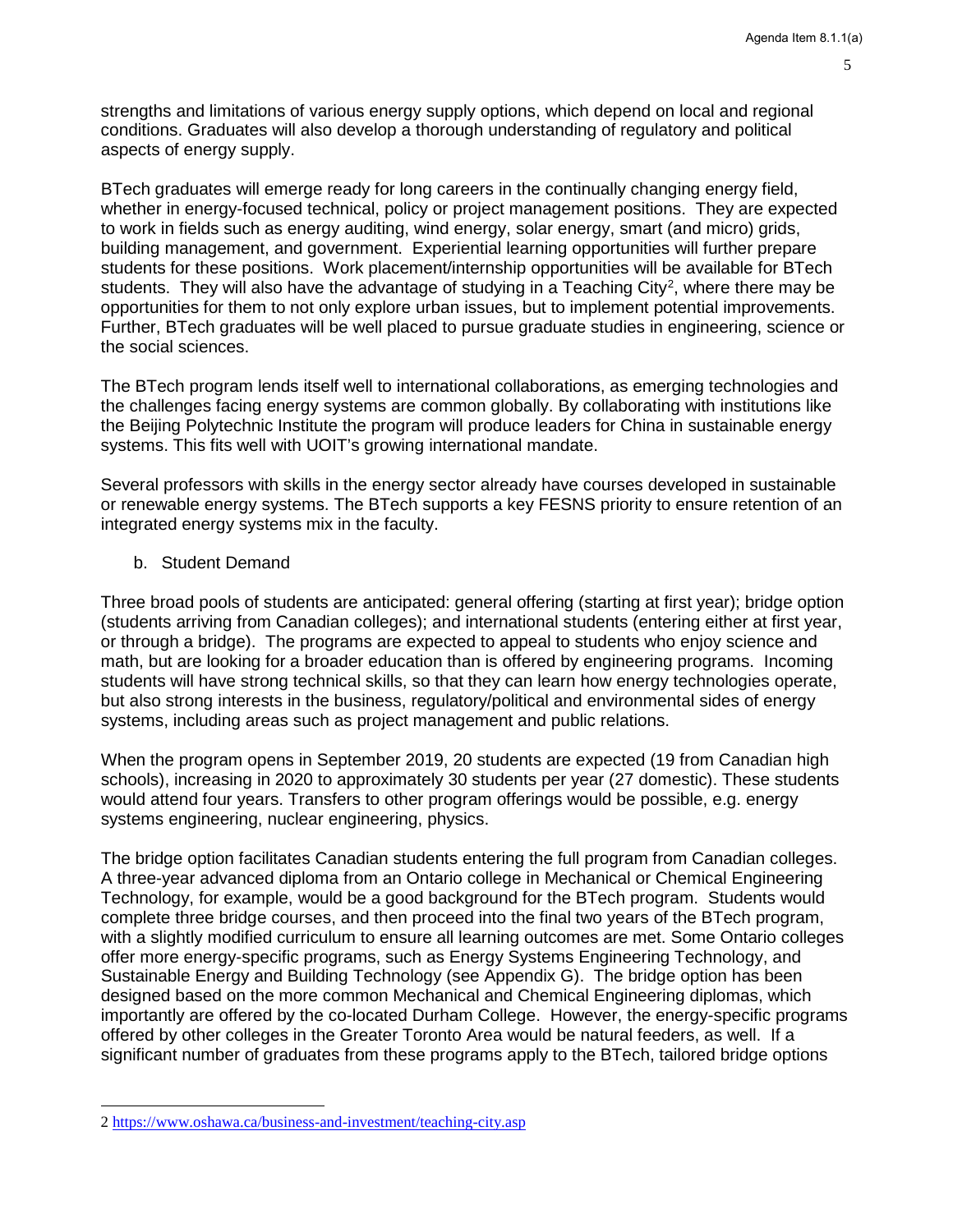can be developed; initially, applicants will be assessed on a case-by-case basis. Approximately 10 bridge students per year are anticipated from Canadian colleges.

The initial international offering of the program is likely for students from the Beijing Polytechnic Institute (BPI) with whom UOIT has a Memorandum of Understanding. BPI will recruit students from high school specifically for this program and train them for 2 years in Beijing. For long-range planning purposes, the Beijing Municipal government will fund students (> 30/a) from China to come to UOIT to obtain their BTech degree. An additional number of students from other areas in China are also expected (also returning to China upon graduation). The first international student bridge offering will have approximately 15 students. We hope to build appropriately within the overall UOIT international student plans. If the University grows sufficiently, other countries would be canvassed, making the total international student potential intake approximately 100 students, of course subject to the University plans (roughly 60% from China, 25% rest of Asia, and 15% rest of world).

| YEAR OF OPERATION | Yr1 | Yr <sub>2</sub> | Yr3 | Yr 4 | Yr5 | Yr <sub>6</sub> | Yr7 | <b>TOTAL ENROLMENT</b> | Maturity |
|-------------------|-----|-----------------|-----|------|-----|-----------------|-----|------------------------|----------|
| 2019              | 20  | 0               | 25  |      | 0   | 0               | 0   | 45                     |          |
| 2020              | 30  | 16              | 25  | 25   | 0   | 0               | 0   | 96                     |          |
| 2021              | 30  | 24              | 40  | 25   | 0   | 0               | 0   | 119                    |          |
| 2022              | 30  | 24              | 46  | 40   | 0   | 0               | 0   | 140                    |          |
| 2023              | 30  | 24              | 46  | 46   | 0   | 0               | 0   | 146                    | 146      |
| 2024              | 30  | 24              | 46  | 46   | 0   | 0               | 0   | 146                    | 146      |

|  |  | Table 1. Projected enrolment by year of operation and program year. |  |  |  |  |  |  |
|--|--|---------------------------------------------------------------------|--|--|--|--|--|--|
|--|--|---------------------------------------------------------------------|--|--|--|--|--|--|

### <span id="page-5-1"></span>c. Societal Need

-

<span id="page-5-0"></span>A recent report by ECO Canada<sup>[3](#page-5-2)</sup> explored "Careers in Energy". Listed below are three example careers from that report in which graduates form this program may be employed. Importantly, our graduates will have the skills that will enable them to adapt as energy systems, and the energy sector, continue to change.

Corporate Energy Professional[s:](#page-5-1) "…work at all levels of an organization to manage energy usage, maintain positive stakeholder relationships, and improve energy performance". According to ECO Canada<sup>3</sup>, "in the past 2 years" 53% of studied employers were hiring Business Development and Marketing Managers, in this category, while 60% intended to hire further into this position "in the near future" (emphasis removed).

Building Operators and Managers<sup>3</sup>: "...coordinate property management, develop building operating procedures, and improve building systems to save energy and costs". According to ECO Canada<sup>3</sup>, "in the past 2 years: 45% of employers had vacancies for Green Building Project Managers…and in the future: 62% of employers expect to hire more staff for this specific role" (emphasis removed).

Renewable Energy Professionals<sup>3</sup>: "...support the development and implementation of renewable energy facilities, systems and equipment". According to ECO Canada<sup>3</sup>, "in the past 2 years" 65% of studied employers were hiring Renewable Power Project Managers, while 55% intended to hire further into this position "in the future" (emphasis removed).

<span id="page-5-2"></span><sup>&</sup>lt;sup>3</sup>ECO Canada. 2013. Careers in Energy, Current Job Trends & Future Growth. Environmental Sub-Sector Profiling Series. Available at:<http://www.eco.ca/reports/careers-in-energy-current-job-trends-and-future-growth/>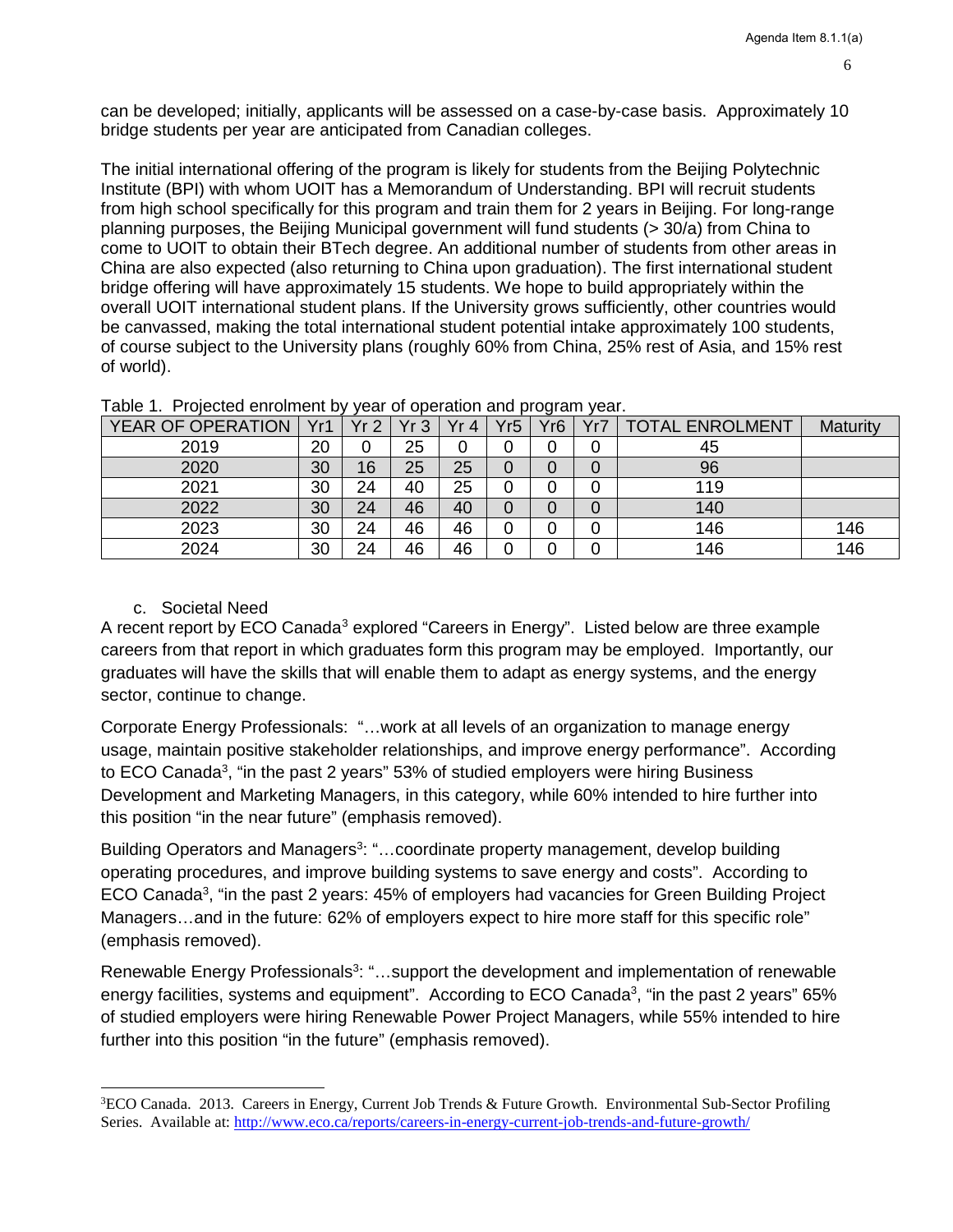Graduates with robust technical and business skills in the energy sector are in demand. Lowcarbon, renewable and integrated energy systems are in particular demand. So too energy conservation, adaptability and resiliency skills are needed. UOIT's existing Energy Systems Engineering program provides compelling evidence as the program has one of Ontario's highest levels of sector-employment by graduates.

BTech graduates are expected to be employed in large companies, and emerging small energy companies, and to start their own firms. BPI and the Beijing government specifically indicated a strong need for technically qualified people in sustainable energy technologies with systems approaches.

The UOIT FESNS retained Academica Group to conduct a Degree Program Feasibility Study, B.Tech in Chemical/Environmental Engineering (Phase 1 – January 2015; Phase 2 – March 2016). The study focused on the need for such a program, its relationship with accredited engineering programs (professional engineer and engineering technologist), and likely sources of potential students. Survey respondents (students) were particularly interested in Co-op/internship opportunities and the most compelling aspect of a potential program was potential employment.

#### d. Duplication

<span id="page-6-0"></span>Carleton University has a Sustainable and Renewable Energy Engineering program that competes directly with UOIT's Energy Systems Engineering program. This is an engineering accredited program and therefore not a direct competitor for the BTech degree program.

McMaster University has a BTech program. Originally this program did not include energy. They recently added the Energy Engineering Technologies program, demonstrating the sector's increasing popularity. Their BTech is combined with Mohawk College. This program is slightly different than the one proposed as it is presented mainly as a bridge program with Mohawk College (the majority of students are from the College).

Queen's University, and the Universities of Toronto and Waterloo have similar energy research institutes, however these mainly focus on research, and not on Bachelor student-level programming (employment focussed).

Several colleges provide Energy Systems Engineering Technologist programs, however some of these have been discontinued (e.g. St. Lawrence College) as there is not a direct fit with a trade (overseen by Ontario Colleges of Trades). These college programs are anticipated to be an important source of potential students for the UOIT BTech (those wanting a broader education in energy systems while maintain a focus on employment).

There are several programs similar to the one proposed here in Ontario (within Ontario and Canada-wide). This program is however unique through its concentration on sustainable and emerging technologies. Further, an energy 'systems approach' is proposed where students are adept at discrete technologies, e.g. wind or solar, as well as understanding how 'the pieces fit together' with a more holistic (and sustainable) outcome.

**Institution:** McMaster University

**Program Name and Credential:** BTech as a stand-alone degree; recently added Energy Engineering Technologies program.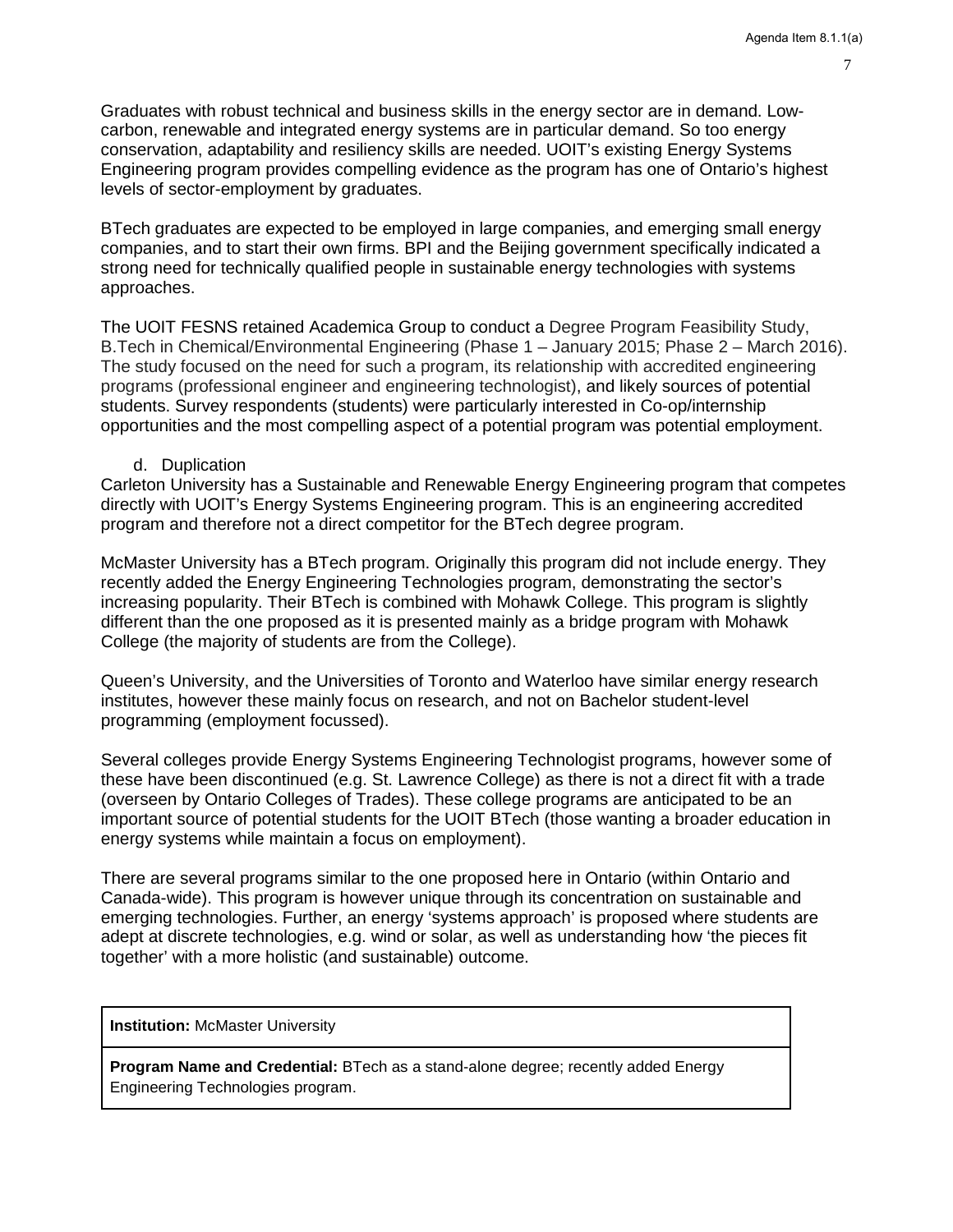**Program Description:** McMaster University has a BTech. program. Originally launched in 2013. Energy Engineering Technologies recently added. The BTech is combined with Mohawk College. As per the McMaster University web site:

"The four-year Bachelor of Technology program has been designed for students who learn best by doing. It provides a balance of university-level course study and practical experience by applying classroom knowledge and theory to real-life situations."

"The Bachelor of Technology program offers a fresh approach to education for the dynamic world of engineering. Promoting "Learning In 3D," we incorporate Theory, Practice and Experience in our education. Our students go beyond learning from a textbook – they learn from "hands on" experience through lectures, labs and work experience."

From Wikipedia: "The joint McMaster-Mohawk Bachelor of Technology program offers four-year bachelor-degree programs in engineering technology, including process automation technology, biotechnology and automotive and vehicle technology, as well as degree-completion programs in civil engineering infrastructure technology, computing and information technology, energy engineering technology and manufacturing engineering technology."

**Similarities and Differences:** McMaster's program is the only energy focussed Bachelor of Technology in Ontario. The program is jointly offered by McMaster and Mohawk College. Key areas of focus are automotive, biotechnology, and software and manufacturing. A new focus is Energy Engineering Technologies was added in 2015. The energy technologies program focusses mainly on specific technologies. UOIT's 'systems approach' to energy is unique in a bachelor's program. UOIT also has deep expertise in nuclear, hydrogen and geothermal, as well as integration with new home construction in Durham Region (net zero buildings).

**Links:** <http://future.mcmaster.ca/programs/btech/>

**Institution:** Carleton University

**Program Name and Credential:** BEng, Sustainable and Renewable Energy Engineering

**Program Description:** Carleton University has a Sustainable and Renewable Energy Engineering program that competes directly with UOIT's (now closed) Energy Systems Engineering program. This is an accredited engineering program and is not a direct competitor for the proposed BTech degree. From the website: "Sustainable and Renewable Energy Engineering (SuRE) is a professional discipline concerned with the design, development, implementation, and improvement of the methods and systems used to generate and distribute energy from sustainable and renewable sources."

**Similarities and Differences:** The program is presented here since it reflects well the shift in many schools on renewables and 'sustainable' energy engineering (as captured also in the proposed BTech). UOIT's BTech is underpinned with low-carbon energy provision (including nuclear and hydrogen). Students get a deep understanding of life cycle assessment and a systems approach.

**Links:** <https://admissions.carleton.ca/programs/sustainable-and-renewable-energy-engineering/>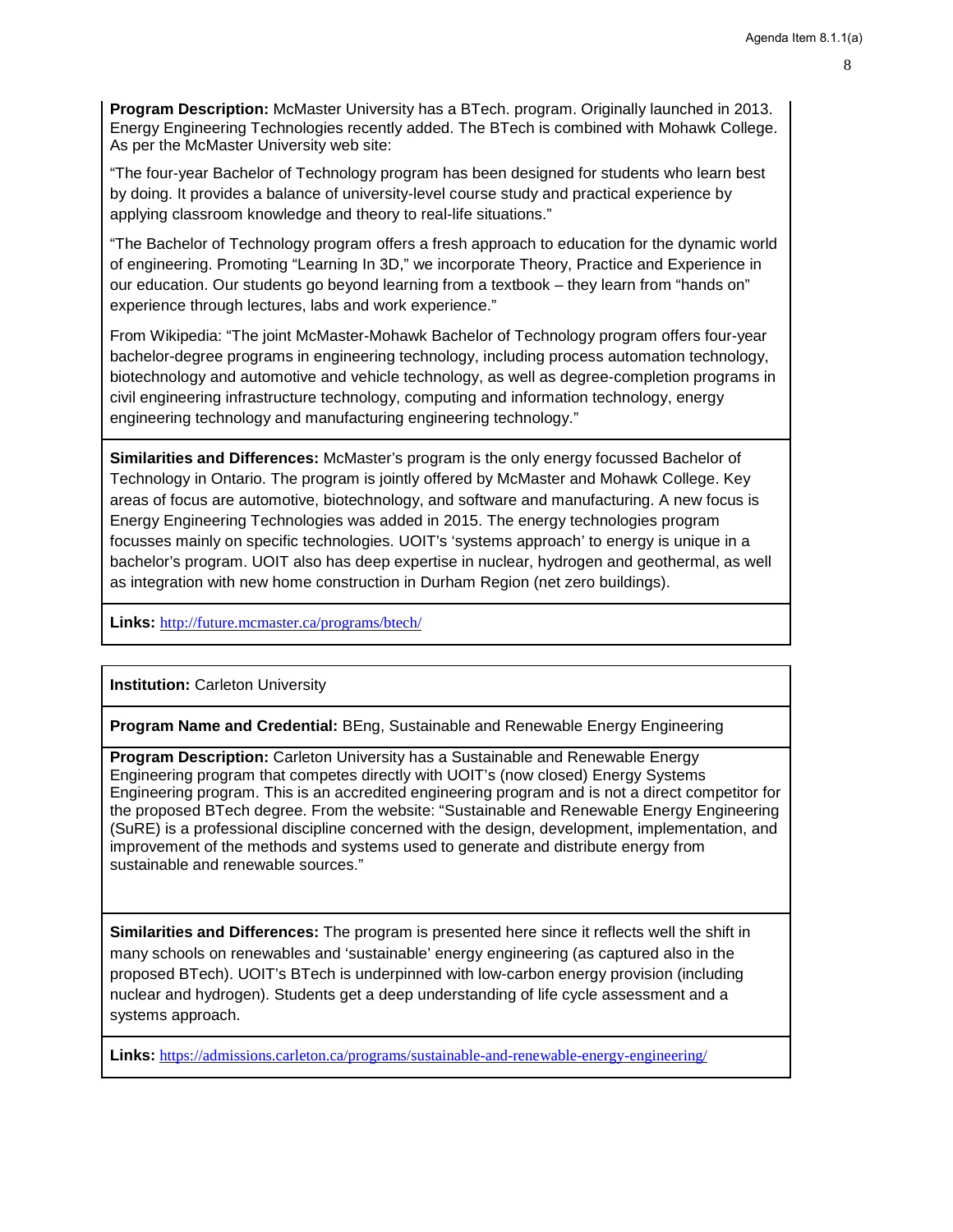# <span id="page-8-0"></span>**2. DEGREE REQUIREMENTS**

<span id="page-8-1"></span>a. Program Learning Outcomes

*\*For both the BTech (Hons) and BTech – Bridge*

| Degree Level<br>Expectation                | <b>Learning Outcome</b>                                                                                                                                                                                                                                                                                                                                                                                                                                                                                               | How the program instructional<br>design & elements support<br>the attainment of student<br>learning outcomes                                                                                                                                                                                                                                                                                                                                                       | Method of<br>assessment: How are<br>you planning to<br>measure the learning<br>outcome stated in<br>column 2                                                                                                                        |
|--------------------------------------------|-----------------------------------------------------------------------------------------------------------------------------------------------------------------------------------------------------------------------------------------------------------------------------------------------------------------------------------------------------------------------------------------------------------------------------------------------------------------------------------------------------------------------|--------------------------------------------------------------------------------------------------------------------------------------------------------------------------------------------------------------------------------------------------------------------------------------------------------------------------------------------------------------------------------------------------------------------------------------------------------------------|-------------------------------------------------------------------------------------------------------------------------------------------------------------------------------------------------------------------------------------|
| Depth and<br>1)<br>Breadth of<br>Knowledge | • Apply knowledge of natural<br>sciences and engineering<br>fundamentals, such as<br>mathematics, physics, fluid<br>mechanics, heat transfer,<br>electric circuits and<br>instrumentation to identify,<br>formulate, analyse and solve<br>problems.<br>• Apply knowledge specific to the<br>energy field to identify, analyse<br>and solve problems. This<br>knowledge relates to alternative<br>and conventional energy<br>technologies (solar, wind,<br>nuclear, hydroelectric),<br>integrated energy systems, etc. | Introduced<br>Fundamental courses, e.g.,<br>MATH 1000U, PHY 1010U,<br><b>ENSY 1110U</b><br>Developed<br>Program-specific technical<br>courses, as well as courses<br>covering environmental,<br>economic and social<br><i>implications of energy</i><br>systems e.g., ENSY 3830U,<br>ENSY 3730U, ENVS 1000U,<br>SSCI 1470U, BUSI 1700U<br>Applied<br>Upper year courses focused<br>more specifically on applied<br>problem solving e.g., ENSY<br>4610U, ENSY 4600U | Introduced<br>Assignments<br>(problem sets),<br>Quizzes, Midterms,<br>Final exams<br>Developed<br><b>Assignments</b><br>(problem sets),<br>Quizzes, Midterms,<br>Final exams, Major<br>projects<br>Applied<br>Major/Thesis projects |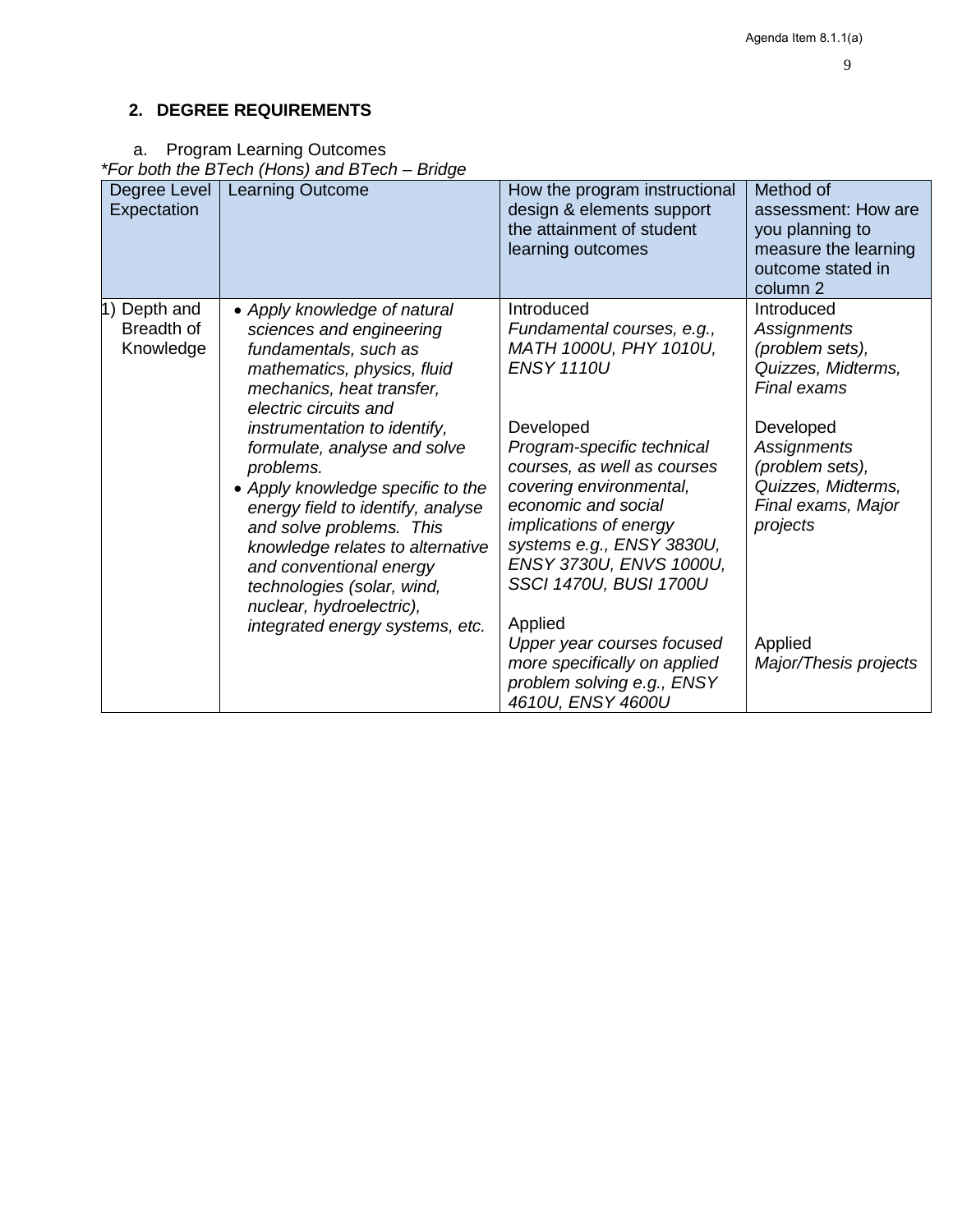| 2) Knowledge<br>οf<br>Methodolog<br>ies | • Utilise common and advanced<br>software tools for data<br>collection and management,<br>and for the analysis and<br>solution of problems.<br>• Work safely, responsibly and<br>effectively in the<br>construction/assembly of<br>laboratory components,<br>collection of data, and operation<br>of equipment.<br>• Formulate a systems-level<br>approach to solving problems.<br>• Apply well-established methods<br>for the techno-economic and<br>environmental assessment of<br>energy systems | Introduced<br>Fundamental courses e.g.,<br>ENGR 3200U, CSCI 1040U,<br><b>ENGR 2140U</b><br>Courses with lab components<br>e.g., ENSY 1110U, ENSY<br>2220U<br>Developed<br>Upper year courses e.g.,<br>ENGR 3750U, ENSY 3730U<br>Risk-specific course, ENGR<br>4660U<br>Applied<br>Fourth-year and capstone<br>courses e.g., ENSY 4700U,<br>ENSY 4600U, ENSY 4610U | Introduced<br><b>Assignments</b><br>(problem sets),<br>Quizzes, Midterms,<br>Final exams, Lab<br>reports, Safety<br>quizzes<br>Developed<br><b>Assignments</b><br>(problem sets),<br>Quizzes, Midterms,<br>Final exams, Lab<br>reports, Safety<br>assessments<br>Applied<br>Development of safe<br>operating procedures;<br>design of experiments<br>to collect data,<br>Projects (including<br>thesis) |
|-----------------------------------------|-----------------------------------------------------------------------------------------------------------------------------------------------------------------------------------------------------------------------------------------------------------------------------------------------------------------------------------------------------------------------------------------------------------------------------------------------------------------------------------------------------|-------------------------------------------------------------------------------------------------------------------------------------------------------------------------------------------------------------------------------------------------------------------------------------------------------------------------------------------------------------------|---------------------------------------------------------------------------------------------------------------------------------------------------------------------------------------------------------------------------------------------------------------------------------------------------------------------------------------------------------------------------------------------------------|
| 3) Application<br>Ωf<br>knowledge       | • Develop solutions to energy-<br>related problems, while<br>recognizing the systems-level<br>implications of their decisions<br>from technical, environmental,<br>social and economic<br>perspectives.<br>• Combine fundamental<br>knowledge, analytical skills, and<br>specialized knowledge to<br>develop and/or evaluate a<br>solution to an energy problem.                                                                                                                                    | Introduced<br><b>ENSY 1000U</b><br>Developed<br>Program-specific technical<br>courses e.g., ENSY 2410U,<br>ENSY 2330U, ENSY 3730U<br>Courses focusing on<br>environmental, economic and<br>social elements e.g., ENVS<br>1000U, SSCI 1470U, BUSI<br>1700U<br>Applied<br>ENSY 3600U, ENSY 4600U                                                                    | Introduced<br>Assignments, Exam<br>Developed<br>Assignments, projects<br>and exams; start with<br>one or two elements<br>and add in more over<br>time, until most<br>complete picture<br>emerges at Applied<br>stage<br>Applied<br>Major/thesis projects                                                                                                                                                |
| 4) Communic<br>ation Skills             | • Communicate effectively in<br>written, spoken and visual form<br>with members of a multi-<br>disciplinary team, and with<br>members of the general public.<br>• Use various web-based<br>communications and social<br>media to convey specialist<br>knowledge to stakeholders                                                                                                                                                                                                                     | Introduced<br>COMM 1050U, ENGR 3200U<br>Developed<br>COMM 1311U, COMM 2310U<br>Lower year tech courses with<br>communication component<br>e.g., lab reports in ENSY<br>2220U<br>Applied<br>Upper year courses with<br>communication components                                                                                                                    | Introduced<br>Assignments<br>Developed<br>Projects, lab reports<br>Applied<br>Major/thesis projects                                                                                                                                                                                                                                                                                                     |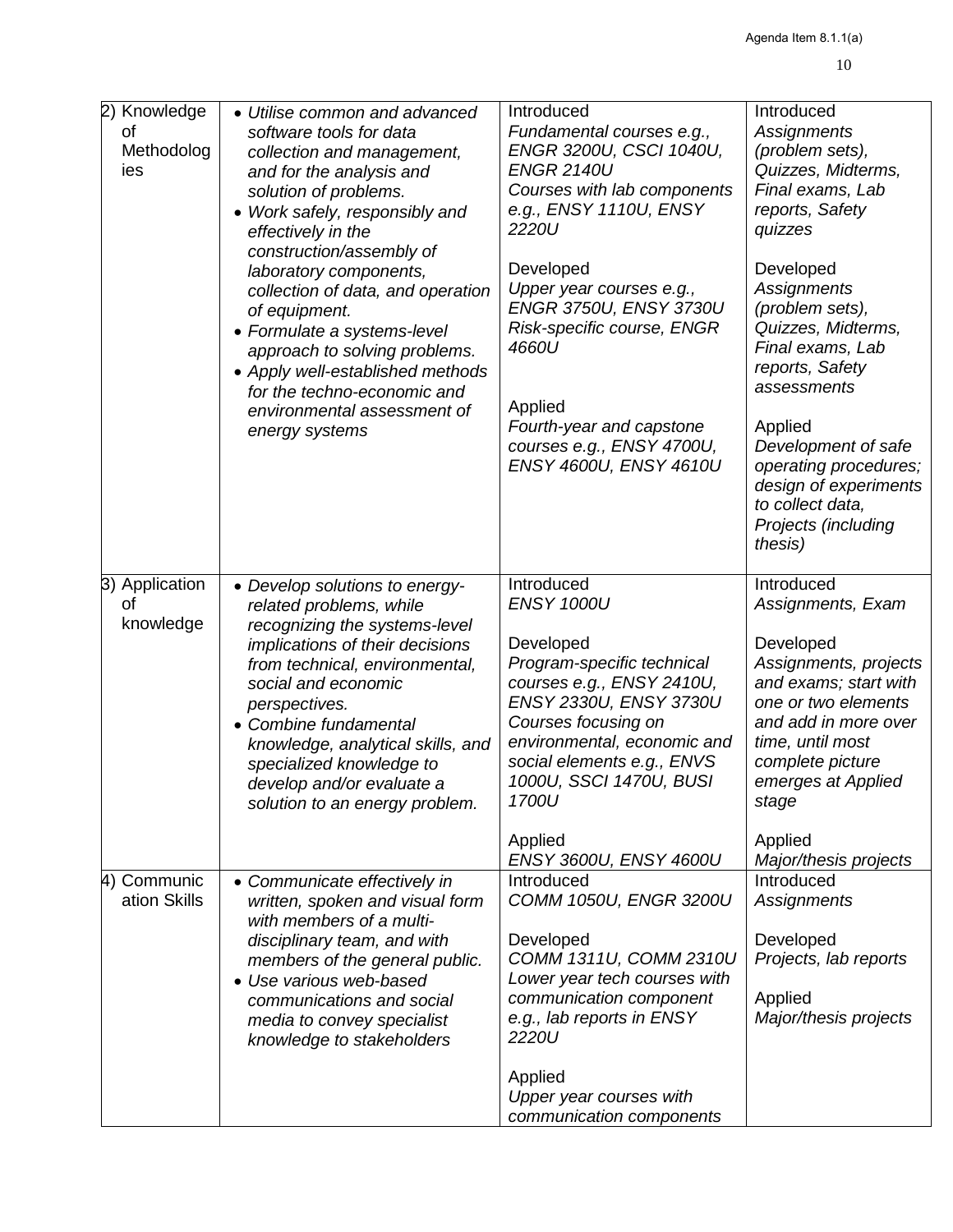| 5) Awareness<br>of Limits of<br>knowledge       | • Perform an uncertainty analysis<br>and assess margins of safety.<br>• Recognize the limits to their<br>own knowledge and expertise.                                                                                                                                                                                                                                                                                                                                                                                                                                                                                                                                                                                                                                                                                                                                                                               | e.g., ENSY 3600U, ENSY<br>4600U<br>Introduced<br>Lower year courses with a lab<br>component e.g., ENSY<br>1110U, ENSY 2220U<br>Developed<br>ENGR 3750U, NUCL 3740U,<br><b>ENSY 4700U</b><br>Applied<br>Capstone projects ENSY<br>3600U, ENSY 4600U                   | Introduced<br>Lab reports<br>Developed<br><b>Assignments</b><br>(problem sets),<br>Projects<br>Applied<br>Major projects |
|-------------------------------------------------|---------------------------------------------------------------------------------------------------------------------------------------------------------------------------------------------------------------------------------------------------------------------------------------------------------------------------------------------------------------------------------------------------------------------------------------------------------------------------------------------------------------------------------------------------------------------------------------------------------------------------------------------------------------------------------------------------------------------------------------------------------------------------------------------------------------------------------------------------------------------------------------------------------------------|----------------------------------------------------------------------------------------------------------------------------------------------------------------------------------------------------------------------------------------------------------------------|--------------------------------------------------------------------------------------------------------------------------|
| 6) Autonomy<br>and<br>professiona<br>I capacity | • Collaborate with peers and<br>colleagues in other disciplines<br>to develop and communicate a<br>solution to a problem.<br>• Demonstrate academic integrity<br>in their work<br>• Describe the social, cultural,<br>ethical, environmental, safety<br>and economic consequences of<br>technical decisions, especially<br>as they apply to the many uses<br>of energy technologies, in local,<br>national and global contexts;<br>• Recall the principles and key<br>provisions of regulatory<br>frameworks related to different<br>energy systems, and apply<br>them in their work<br>• Evaluate the performance of<br>new, emerging technologies,<br>and apply strategies available<br>for life-long learning<br>• Demonstrate an understanding<br>of the management and<br>business practices relevant to<br>the energy industry, including<br>the importance of quality<br>management and quality<br>assurance | Introduced<br>BUSI 2620U, ENSY 1000U,<br><b>ENSY 2410U</b><br>Developed<br>ENVS 1000U, BUSI 1700U,<br>SSCI 1470U, Tech specific<br>courses<br>Applied<br>Tech specific courses e.g.,<br>ENSY 2330U, ENSY 3830U,<br>ENSY 3730U, ENSY 4600U,<br>ENSY 4700U, ENSY 4610U | Introduced<br><b>Assignments</b><br>Developed<br>Projects<br>Applied<br>Major/thesis projects                            |

Of the above program-level learning outcomes, the ability of BTech graduates to complete technoeconomic and environmental assessments of both existing and emerging energy systems, is key. The methods and need for such assessments is introduced to students early, in ENSY 1000U. These skills are then developed (applied at previous level and expanded) through the program's Technology Courses (e.g., ENSY 3730U, ENSY 3840U). The "final" application of and test of students' abilities to complete these assessments will come through their thesis projects, ENSY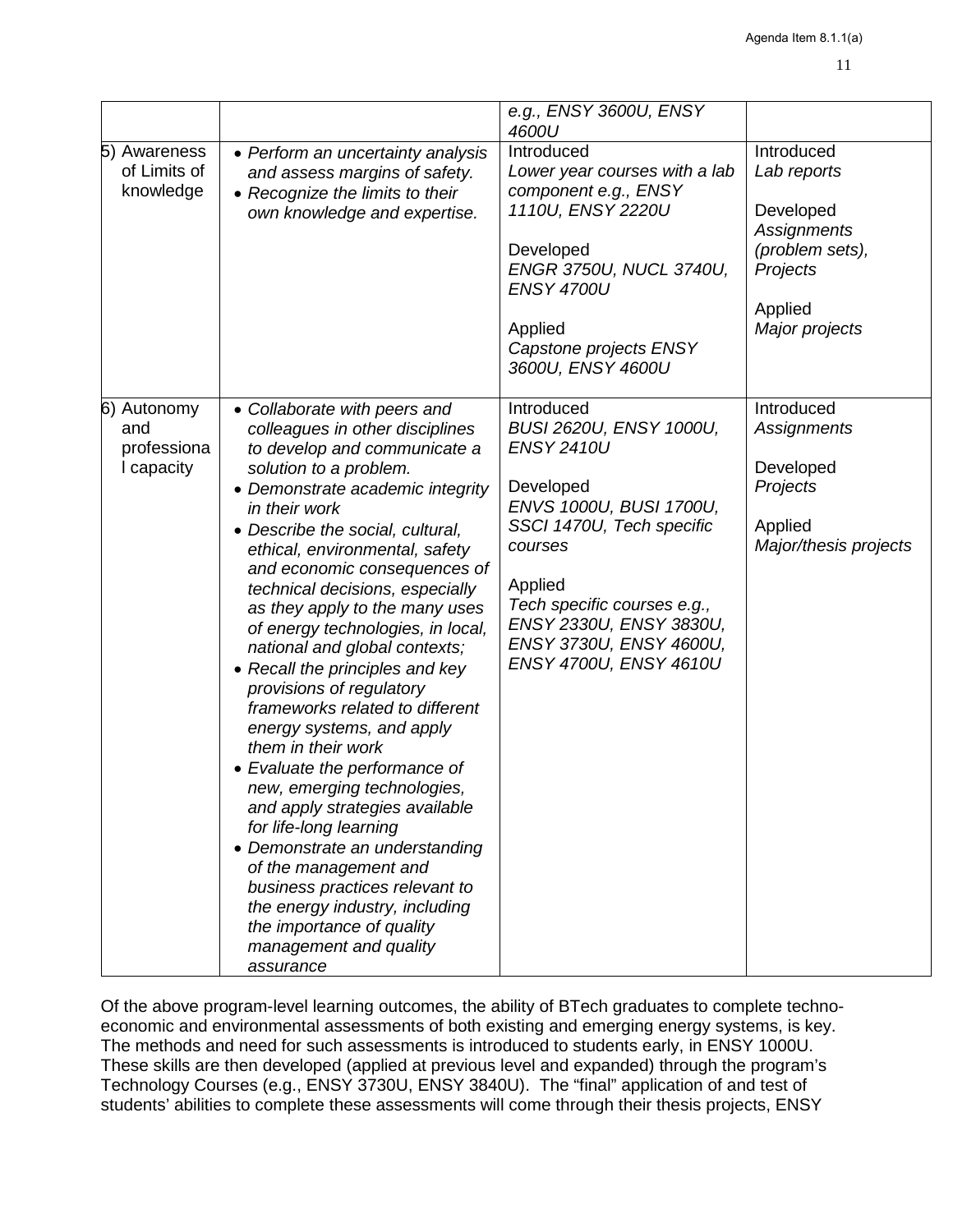3600U and ENSY 4600U. Students' ability to undertake these assessments for existing and emerging technologies will be a key indicator that they are prepared to enable the small and large changes occurring in energy systems.

The plans for documenting and demonstrating the level of student performance have been designed specifically to be consistent with the degree level expectations (DLEs). The programlevel learning outcomes are based on the DLEs and onto these were mapped appropriate courses and methods of assessment.

The program will be externally reviewed during cyclical reviews, and assessed on an ongoing basis through indicators such as student grades, retention, and yearly course evaluations. Classes and assessment practices as outlined in the proposal will be closely monitored on an ongoing basis through the FESNS Energy Systems Program Curriculum Committee. We will also monitor closely the career success of our students upon completion.

All students are also required to complete a culminating thesis project. The projects completed by students will allow them to demonstrate that they have achieved the overall program learning outcomes that have been aligned with the DLEs. The outcomes of the thesis project will be closely monitored to ensure that the courses in the program are preparing students for success in this culminating project. As well, students enrolled in the four-year program complete a third-year thesis project. While this is primarily intended to emphasise the importance of integrating various technologies and concepts in energy systems, it also provides an earlier opportunity to assess how well program learning outcomes are being achieved.

<span id="page-11-0"></span>b. Admission Requirements

Admission to the Bachelor of Technology in Sustainable Energy Systems program is expected to be competitive. The specific average or standing required for admission will vary from year to year. Students will be selected by taking into consideration a wide range of criteria including school marks, distribution of subjects taken, and performance in subjects relevant to the academic program. Possession of the minimum requirements will not guarantee acceptance. Preference will be given to applicants with the best qualifications.

Current Ontario secondary school students must complete the Ontario Secondary School Diploma (OSSD) with six 4U or 4M credits including English (ENG4U) with a minimum average of 60 per cent, Advanced Functions (MHF4U), Calculus and Vectors (MCV4U), Chemistry (SCH4U), and Physics (SPH4U). In addition, a combined minimum 70 per cent average in math and science courses is required, with no grade below 60 per cent.

Graduates from a three-year Ontario college advanced diploma (or equivalent) program in one of the following: Chemical Engineering Technologist, or Mechanical Engineering Technologist, with a minimum overall B- average (minimum 70% or 2.7 GPA on a 4.3 scale), will be considered for admission to UOIT's Sustainable Energy Systems Bridge program. Graduates of two- or threeyear Ontario college programs in other disciplines should contact UOIT to determine their admission eligibility for this program.

All other applicants should refer to the Admissions section of the current UOIT calendar for the requirements for their specific category of admission.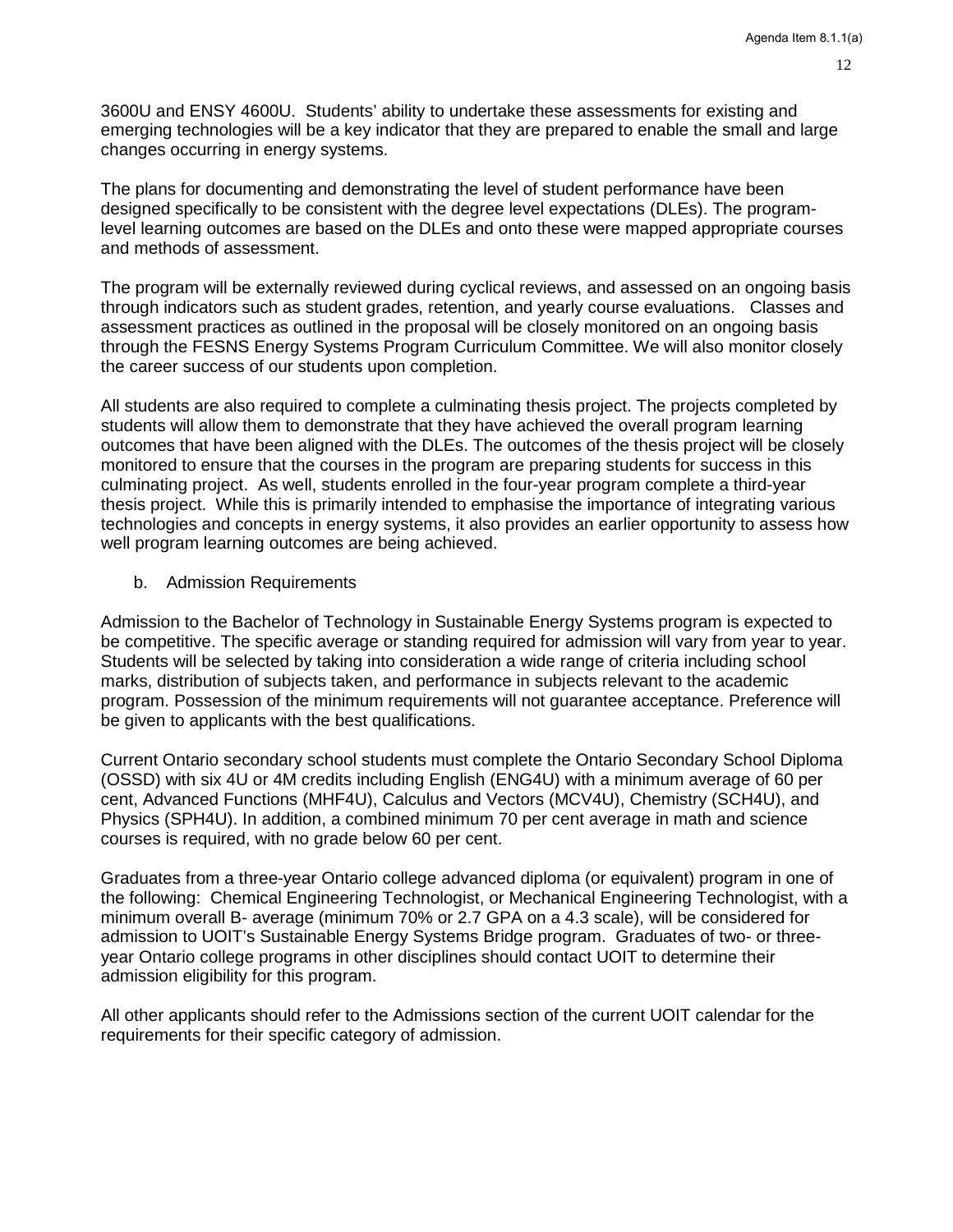<span id="page-12-0"></span>c. Program Structure – Program Maps

# **Program details and degree requirements – BTech (Hons)**

To be eligible for an honours Bachelor of Technology degree in Sustainable Energy Systems, students must successfully complete 120 credit hours, including all courses outlined in the following program map.

Although reasonable efforts will be made to adhere to the following program map, course requirements and term offerings may change. The most up-to-date list of course offerings will be available on the faculty website at nuclear.uoit.ca.

## *Year 1*

Semester 1

- MATH 1000U Introductory Calculus
- PHY 1010U Physics I
- ENSY 1000U Introduction to Energy Systems
- COMM 1050U Technical Communications
- ENGR 3200U Engineering Graphics and Design

### Semester 2

- MATH 1020U Calculus II
- MATH 2050U Linear Algebra
- ENSY 1110U Chemical Fundamentals
- ENVS 1000U Environmental Science
- CSCI 1040U Introduction to Programming for Scientists

# *Year 2*

Semester 1

- ENSY 2210U Electric Circuits for Energy Systems
- ENSY 2220U Fluid Mechanics for Energy Systems
- ENGR 2140U Problem Solving, Modelling and Simulation
- PHY 2050U Thermodynamics and Heat Transfer
- BUSI 1700U Introduction to Entrepreneurship

### Semester 2

- ENSY 2330U Mechanical Equipment and Systems
- ENSY 2410U Low Carbon Technologies
- STAT 2800U Statistics and Probability for Engineers
- ENGR 3380U Strength of Materials
- SSCI 1470U Impact of Science and Technology on Society

# *Year 3*

Semester 1

- ENGR 3750U Integrated Engineering Laboratory
- NUCL 3740U Scientific Instrumentation
- BUSI 2200U Marketing Management
- *Choice of* Technology Course

*Technologies Specialization*

- *Choice of* Technology Course
- *Programs & Policies Specialization*
	- *Choice of* Program & Policy Course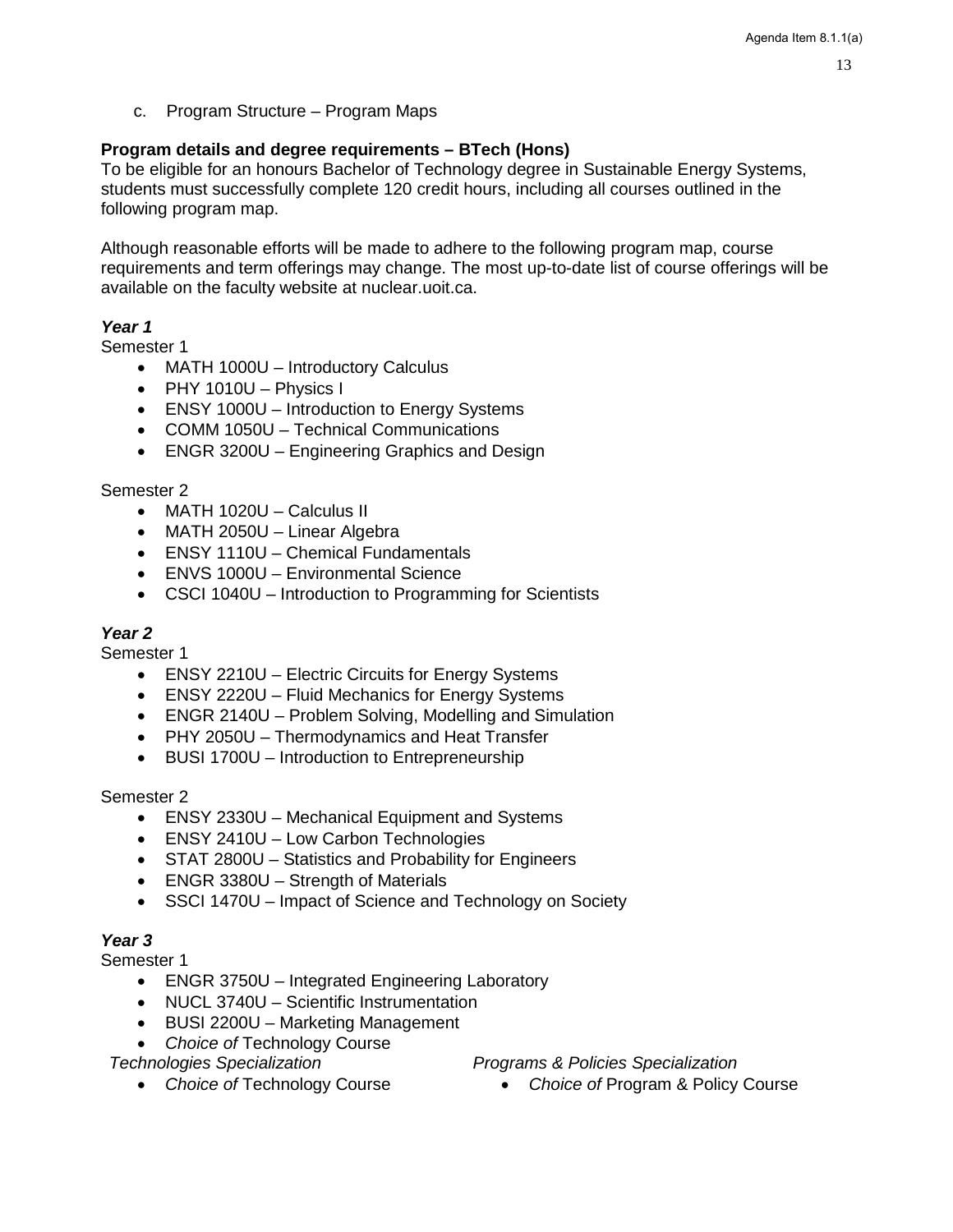Semester 2

- ENSY 3600U Sustainable Energy Thesis Project I
- BUSI 2050U Managerial Economics
- COMM 2311U Writing and Publishing in the Digital Age
- *Choice of* Technology Course

*Technologies Specialization*

• *Choice of* Technology Course

# *Year 4*

Semester 1

- ENGR 4660U Risk Analysis Methods
- BUSI 3930U Leadership, Negotiation and Teamwork
- *Choice of* Technology Course
- *Choice of* Program & Policy Course
- *Choice of* Program & Policy Course or Complementary Studies Elective

## Semester 2

- ENSY 4610U Community and Urban Design
- ENSY 4600U Sustainable Energy Thesis Project II
- ENSY 4700U Energy Policy, Standards and Safety
- *Choice of* Program & Policy Course or Complementary Studies Elective

# *Technologies Specialization*

- *Choice of* Technology Course or Technical Elective
- *Programs & Policies Specialization* • *Choice of* Program & Policy Course

# **Technology Courses**

- ENSY 3730U Solar Energy Technologies
- ENSY 3830U Wind Energy Systems
- ENSY 3840U Fuel Cell and Hydrogen Systems
- ENSY 4300U Environmental Protection Systems
- ENSY 4400U Electric Power Systems
- ENSY 4500U Geo-engineered systems
- ENSY 4530U Hydroelectric Power
- ENSY 4620U Smart Grids
- NUCL 4460U Nuclear Power Systems

# **Technical Electives**

- GEOG-ERSC 2401T Environmental Geology
- GEOG 2460T The Global Climate System
- ENSY 4800U Energy Systems Analysis

# **Program & Policy Courses**

- BUSI 1600U Management of the Enterprise
- BUSI 2550U Introduction to Project Management
- BUSI 2700U Entrepreneurial Finance
- BUSI 3730U Creative Problem Solving, Entrepreneurship & Imagination
- BUSI 3750U Lean Start-up
- COMM 2310U Advanced Professional Writing & Editing
- COMM 3310U Communications, Communities and Social Change
- COMM 4510U Public Relations
- *Programs & Policies Specialization*
	- *Choice of* Program & Policy Course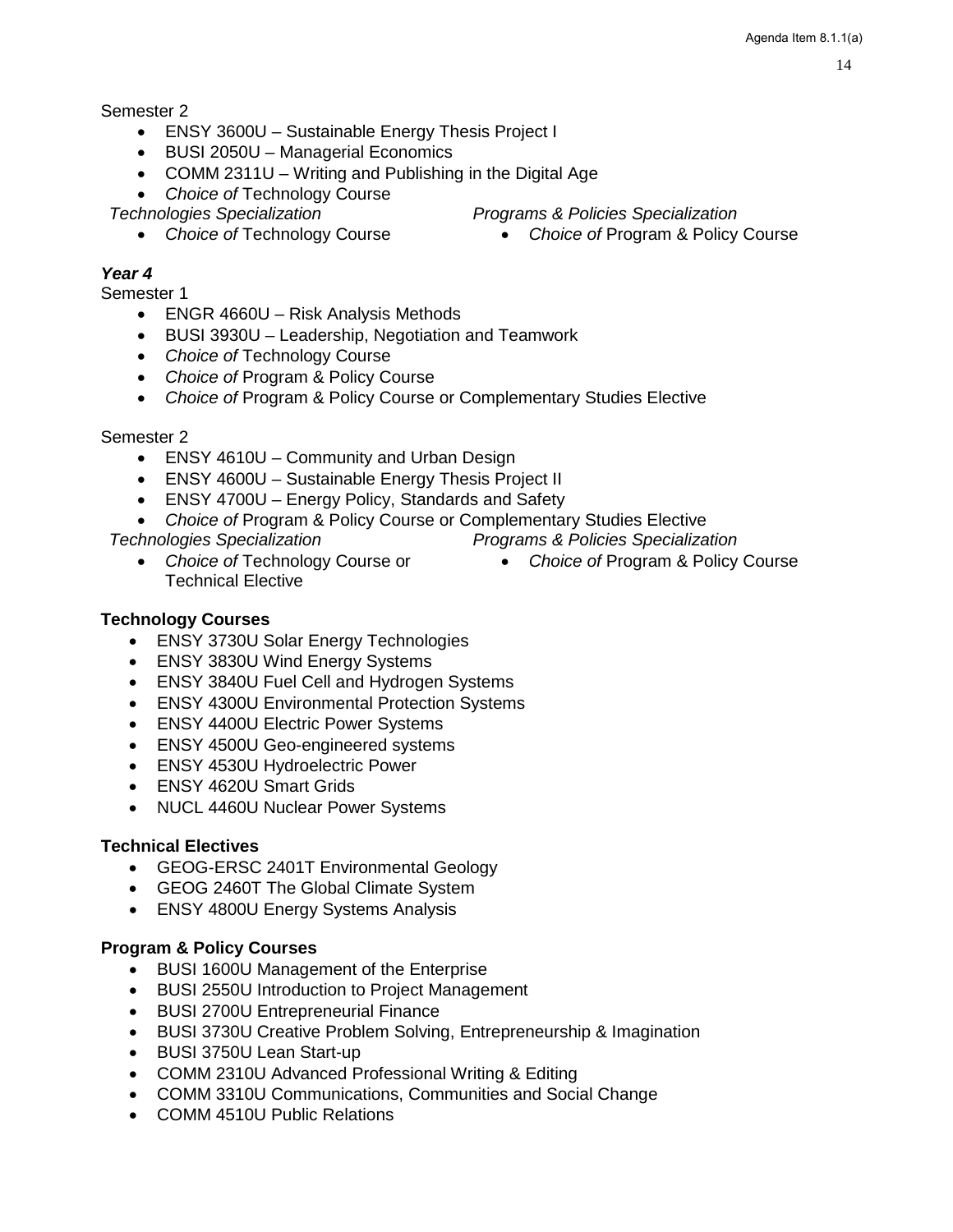- LGLS 3520U Law and Technology
- LGLS 4040U Law and Environment
- NUCL 5600G Future Role of Nuclear Energy
- POSC 2200U Fundamentals of Policy Theory
- POSC 3300U Building Sustainable Communities

# **Complementary Studies Electives**

- ANTH 1002T Applied Anthropology
- ANTH 2030T Technology and Humanity
- ANTH 2040T Law and Order in Ancient and Contemporary Culture
- BUSI 1520U Business Computer Applications
- BUSI 2000U Collaborative Leadership
- BUSI 2205U Principles of Marketing
- BUSI 2311U Organizational Behaviour
- BUSI 2603U Introduction to Operations Management
- BUSI 3330U Management of Change
- BUSI 3350U Developing Management Skills
- BUSI 3360U Occupational Health and Safety
- BUSI 3430U Personal Finance
- BUSI 3650U Innovation Management
- BUSI 3700U Strategic Management for Professionals
- BUSI 3710U Small Business Management
- ENGL 1001T Truth, Lies and Story Telling
- ENVS 3110U Economics and Politics of the Environment
- HIST 1201T Western Civilization to 1789
- HIST 1701T World History to 1800
- HIST 1702T World History 1800 Present
- LGLS 2100U Public Law
- LGLS 3230U Law and Globalization
- PHIL 1000T Introduction to Philosophy: Knowledge and reality
- PHIL 1200T Critical Thinking
- PSYC 1000U Introduction to Psychology
- SOCI 1000U Introduction to Sociology

# **Program map – BTech (Hons)**

| Year    | <b>Course</b>            | <b>Course</b>          | <b>Course</b>         | <b>Course</b>     | <b>Course</b>     |
|---------|--------------------------|------------------------|-----------------------|-------------------|-------------------|
| $1 - 1$ | <b>MATH 1000U</b>        | <b>PHY 1010U</b>       | <b>ENSY 1000U</b>     | <b>COMM 1050U</b> | <b>ENGR 3200U</b> |
|         | Introductory             | Physics I              | Introduction to       | Technical         | Engineering       |
|         | Calculus                 |                        | <b>Energy Systems</b> | Communications    | Graphics &        |
|         |                          |                        |                       |                   | Design            |
| $1 - 2$ | <b>MATH 1020U</b>        | <b>MATH 2050U</b>      | <b>ENSY 1110U</b>     | <b>ENVS 1000U</b> | <b>CSCI 1040U</b> |
|         | Calculus II              | Linear Algebra         | Chemical              | Environmental     | Introduction to   |
|         |                          |                        | <b>Fundamentals</b>   | Science           | Programming for   |
|         |                          |                        |                       |                   | <b>Scientists</b> |
| $2 - 1$ | <b>ENSY 2210U</b>        | <b>ENSY 2220U</b>      | <b>ENGR 2140U</b>     | <b>PHY 2050U</b>  | <b>BUSI 1700U</b> |
|         | <b>Electric Circuits</b> | <b>Fluid Mechanics</b> | Problem Solving,      | Thermodynamics    | Introduction to   |
|         | for Energy               | for Energy             | Modelling $&$         | and Heat Transfer | Entrepreneurship  |
|         | <b>Systems</b>           | <b>Systems</b>         | Simulation            |                   |                   |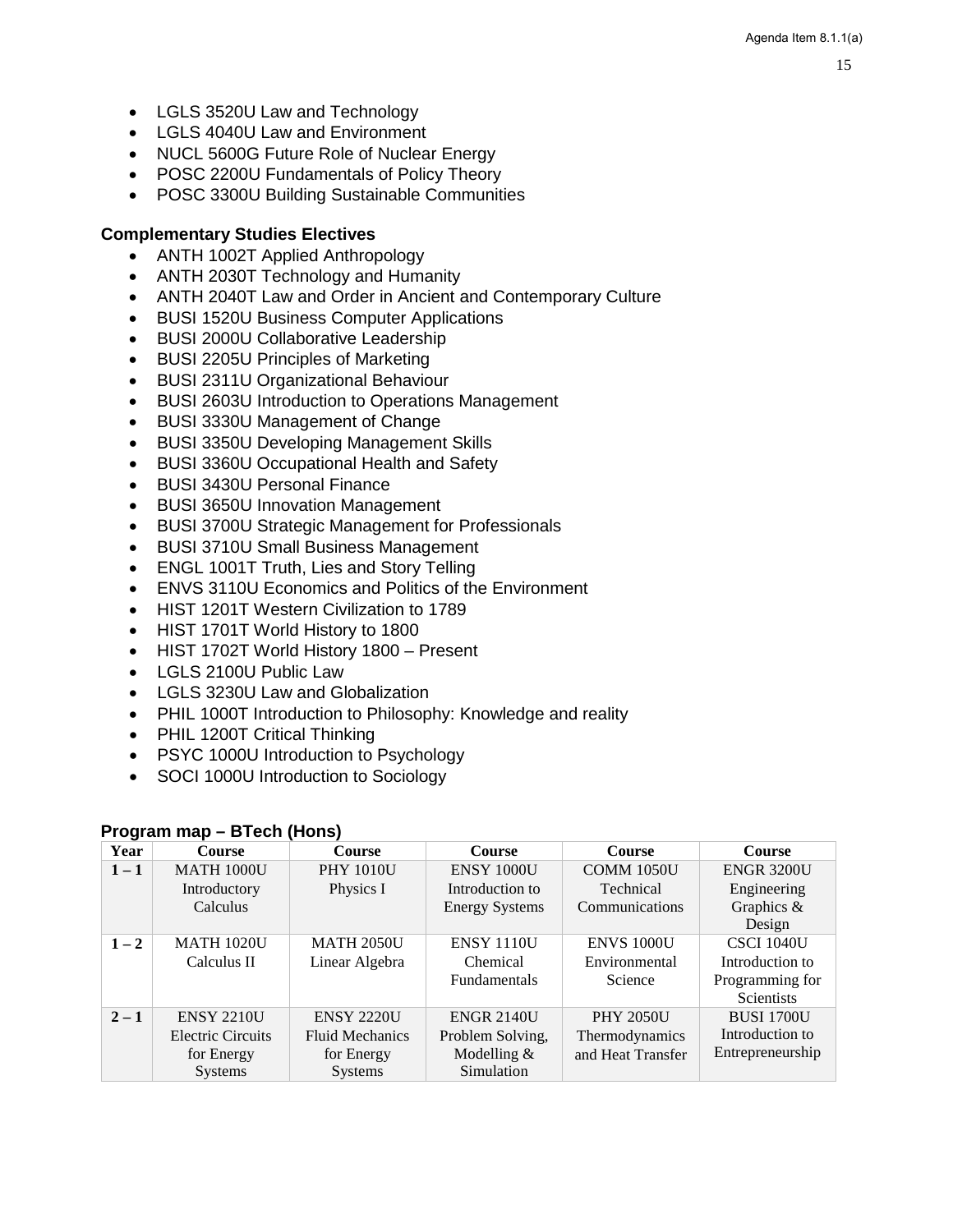| $2 - 2$ | <b>ENSY 2330U</b>      | <b>ENSY 2410U</b>    | <b>STAT 2800U</b> | <b>ENGR 3380U</b>       | <b>SSCI 1470U</b>         |
|---------|------------------------|----------------------|-------------------|-------------------------|---------------------------|
|         | Mechanical             | Low Carbon           | Statistics and    | Strength of             | <b>Impact of Science</b>  |
|         | Equipment and          | Technologies         | Probability for   | Materials               | and Technology            |
|         | Systems                |                      | Engineers         |                         | on Society                |
| $3 - 1$ | <b>ENGR 3750U</b>      | <b>NUCL 3740U</b>    | <b>BUSI 2200U</b> | Technology              | Technologies              |
|         | Integrated             | Scientific           | Marketing         | Course                  | Technology                |
|         | <b>Engineering Lab</b> | Instrumentation      | Management        |                         | Course                    |
|         |                        |                      |                   |                         |                           |
|         |                        |                      |                   |                         | Programs &                |
|         |                        |                      |                   |                         | Policies                  |
|         |                        |                      |                   |                         | Program & Policy          |
|         |                        |                      |                   |                         | Course                    |
| $3 - 2$ | <b>ENSY 3600U</b>      | <b>BUSI 2050U</b>    | <b>COMM 2311U</b> | Technology              | Technologies              |
|         | Sustainable            | Managerial           | Writing &         | Course                  | Technology                |
|         | <b>Energy Thesis</b>   | Economics            | Publishing in the |                         | Course                    |
|         | Project I              |                      | Digital Age       |                         |                           |
|         |                        |                      |                   |                         | Programs &                |
|         |                        |                      |                   |                         | Policies                  |
|         |                        |                      |                   |                         | Program & Policy          |
|         |                        |                      |                   |                         | Course                    |
| $4 - 1$ | <b>ENGR 4660U</b>      | <b>BUSI 3930U</b>    | Technology        | Program & Policy        | Program & Policy          |
|         | <b>Risk Analysis</b>   | Leadership,          | Course            | Course                  | Course or                 |
|         | Methods                | Negotiation and      |                   |                         | Complementary             |
|         |                        | Teamwork             |                   |                         | <b>Studies Elective</b>   |
| $4 - 2$ | <b>ENSY 4610U</b>      | <b>ENSY 4600U</b>    | <b>ENSY 4700U</b> | Program & Policy        | Technologies              |
|         | Community and          | Sustainable          | Energy Policy,    | Course or               | Technology                |
|         | <b>Urban Design</b>    | <b>Energy Thesis</b> | Standards and     | Complementary           | Course or                 |
|         |                        | Project II           | Safety            | <b>Studies Elective</b> | <b>Technical Elective</b> |
|         |                        |                      |                   |                         | Programs &                |
|         |                        |                      |                   |                         | Policies                  |
|         |                        |                      |                   |                         | Program & Policy          |
|         |                        |                      |                   |                         | Course or                 |
|         |                        |                      |                   |                         | Complementary             |
|         |                        |                      |                   |                         | <b>Studies Elective</b>   |
|         |                        |                      |                   |                         |                           |

*Courses currently offered*

- ENGR 2140U Problem Solving, Modelling and Simulation
- ENGR 3200U Engineering Graphics and Design
- ENGR 3380U Strength of Materials
- ENGR 3750U Integrated Engineering Laboratory
- ENGR 4660U Risk Analysis Methods
- NUCL 3740U Scientific Instrumentation
- NUCL 4460U Nuclear Power Systems

*Courses currently offered, content modified*

- ENSY 3730U Solar Energy Technologies
- ENSY 2330U Mechanical Equipment and Systems
- ENSY 3830U Wind Energy Systems
- ENSY 3840U Fuel Cell and Hydrogen Systems
- ENSY 4400U Electric Power Systems
- ENSY 4530U Hydroelectric Power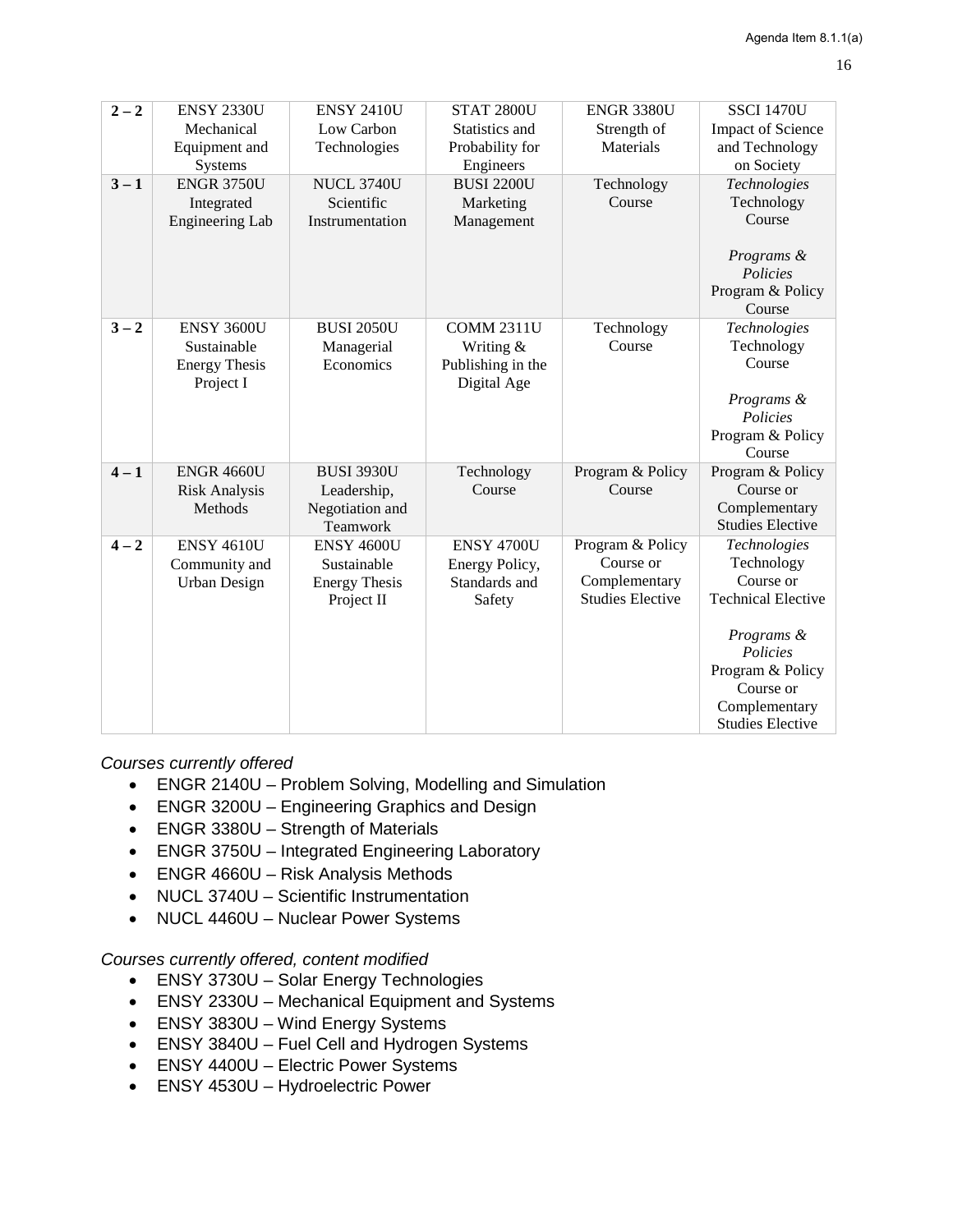*New courses*

- ENSY 1000U Introduction to Energy Systems
- ENSY 1110U Chemical Fundamentals
- ENSY 2210U Electric Circuits for Energy Systems
- ENSY 2220U Fluid Mechanics for Energy Systems
- ENSY 2410U Low Carbon Technologies
- ENSY 3600U Sustainable Energy Thesis Project I
- ENSY 4300U Environmental Protection Systems
- ENSY 4500U Geo-engineered systems
- ENSY 4600U Sustainable Energy Thesis Project II
- ENSY 4610U Community and Urban Design
- ENSY 4620U Smart Grids
- ENSY 4700U Energy Policy, Standards and Safety

### *Required courses provided by other units*

- BUSI 1700U Introduction to Entrepreneurship
- BUSI 2050U Managerial Economics
- BUSI 2200U Marketing Management
- BUSI 3930U Leadership, Negotiation and Teamwork
- COMM 1050U Technical Communications
- COMM 2311U Writing and Publishing in the Digital Age
- CSCI 1040U Introduction to Programming for Scientists
- ENVS 1000U Environmental Science
- MATH 1000U Introductory Calculus
- MATH 1020U Calculus II
- MATH 2050U Linear Algebra
- PHY 1010U Physics I
- PHY 2050U Thermodynamics and Heat Transfer
- SSCI 1470U Impact of Science and Technology on Society
- STAT 2800U Statistics and Probability for Engineers

### **Program details and degree requirements – BTech (Hons) Bridge**

Students who successfully complete all three bridge courses with a minimum cumulative C average (minimum 60 per cent or 2.0 on a 4.3 scale), will be eligible for admission to the third year of the university's four-year Bachelor of Technology in Sustainable Energy Systems (Honours) degree, with a slightly modified curriculum to ensure all learning outcomes are met. Students in the Bachelor of Technology Bridge program in Sustainable Energy Systems must successfully complete 87 credit hours, including all courses outlined in the following program map.

Although reasonable efforts will be made to adhere to the following program map, course requirements and term offerings may change. The most up-to-date list of course offerings will be available on the faculty website at nuclear.uoit.ca.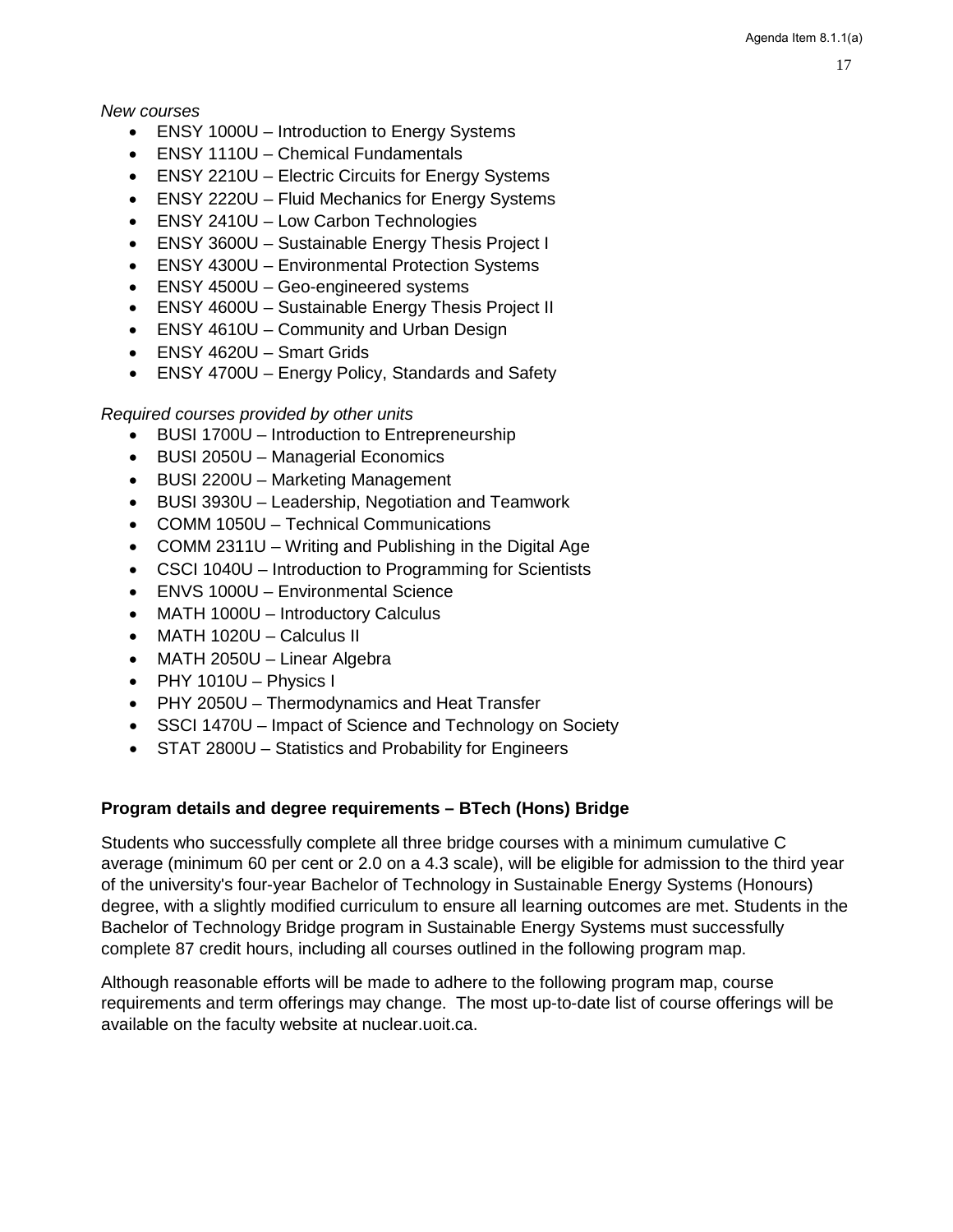18

### *Bridge*

- ENSY 0101U Calculus and Algebra for Energy Systems
- ENSY 0102U Heat Transfer and Programming Preparation for Energy Systems
- ENSY 1110U Chemical Fundamentals OR ENSY 0103U Strength of Materials and Scientific Instrumentation Preparation for Energy Systems depending on diploma

# *Year 3*

Semester 1

- ENSY 1000U Introduction to Energy Systems
- ENGR 2140U Problem Solving, Modelling and Simulation
- BUSI 1700U Introduction to Entrepreneurship
- BUSI 2200U Marketing Management
- *Choice of* Technology Course

*Technologies Specialization*

- *Choice of* Technology Course
- *Programs & Policies Specialization*
	- *Choice of* Program & Policy Course

## Semester 2

- ENSY 2330U Mechanical Equipment and Systems
- ENSY 2410U Low Carbon Technologies
- ENVS 1000U Environmental Science
- BUSI 2050U Managerial Economics
- COMM 2311U Writing and Publishing in the Digital Age
- SSCI 1470U Impact of Science and Technology on Society

## *Year 4*

Semester 1

- ENGR 4660U Risk Analysis Methods
- BUSI 3930U Leadership, Negotiation and Teamwork
- *Choice of* Technology Course
- *Choice of* Program & Policy Course
- *Choice of* Program & Policy Course or Complementary Studies Elective
- *Technologies Specialization*
	- *Choice of* Technology Course
- *Programs & Policies Specialization* • *Choice of* Program & Policy Course

Semester 2

- ENSY 4610U Community and Urban Design
- ENSY 4600U Sustainable Energy Thesis Project II
- ENSY 4700U Energy Policy, Standards and Safety
- *Choice of* Technology Course
- *Choice of* Program & Policy Course or Complementary Studies Elective

### *Technologies Specialization*

- *Choice of* Technology Course or Technical Elective
- *Programs & Policies Specialization* • *Choice of* Program & Policy Course or
	- Complementary Studies Elective

**Technology Courses** As above

**Technical Electives** As above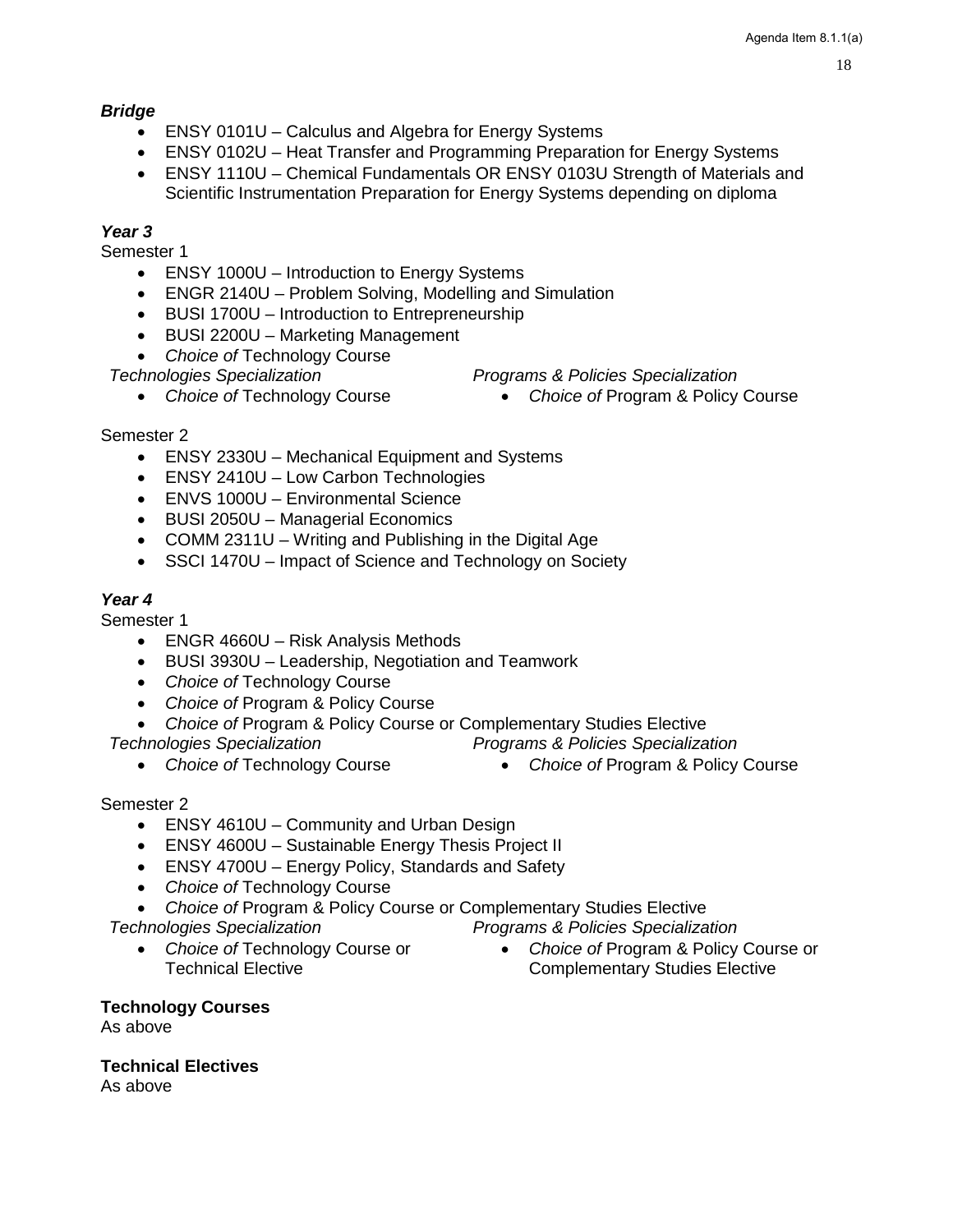# **Program & Policy Courses**

As above

# **Complementary Studies Electives**

As above

# **Program map – BTech (Hons) Bridge**

| Year    | Course               | Course                  | Course                           | <b>Course</b>        | <b>Course</b>     | Course                                    |
|---------|----------------------|-------------------------|----------------------------------|----------------------|-------------------|-------------------------------------------|
| Bri-    | <b>ENSY 0101U</b>    | <b>ENSY 0102U</b>       | <b>ENSY 1110U</b>                |                      |                   |                                           |
| dge     | Calculus and         | <b>Heat Transfer</b>    | Chemical                         |                      |                   |                                           |
|         | Algebra for          | and                     | Fundamentals                     |                      |                   |                                           |
|         | <b>Energy System</b> | Programming             | OR ENSY                          |                      |                   |                                           |
|         |                      | Preparation for         | 0103U                            |                      |                   |                                           |
|         |                      | Energy                  | Strength of                      |                      |                   |                                           |
|         |                      | Systems                 | Materials and                    |                      |                   |                                           |
|         |                      |                         | Scientific                       |                      |                   |                                           |
|         |                      |                         | Instrumentation                  |                      |                   |                                           |
|         |                      |                         | Preparation for                  |                      |                   |                                           |
|         |                      |                         | Energy                           |                      |                   |                                           |
|         |                      |                         | Systems                          |                      |                   |                                           |
| $3 - 1$ | ENSY 1000U           | <b>ENGR 2140U</b>       | <b>BUSI 2200U</b>                | <b>BUSI 1700U</b>    | Technology        | Technologies                              |
|         | Introduction to      | Problem                 | Marketing                        | Introduction to      | Course            | Technology                                |
|         | Energy               | Solving,                | Management                       | Entrepreneurshi      |                   | Course                                    |
|         | Systems              | Modelling and           |                                  | p                    |                   |                                           |
|         |                      | Simulation              |                                  |                      |                   | Programs &                                |
|         |                      |                         |                                  |                      |                   | Policies                                  |
|         |                      |                         |                                  |                      |                   | Program &                                 |
| $3 - 2$ | <b>ENSY 2330U</b>    | <b>BUSI 2050U</b>       | <b>COMM 2311U</b>                | <b>ENSY 2410U</b>    | <b>ENVS 1000U</b> | <b>Policy Course</b><br><b>SSCI 1470U</b> |
|         | Mechanical           |                         |                                  | Low Carbon           | Environmental     | Impact of                                 |
|         |                      | Managerial<br>Economics | Writing &                        | Technologies         | Science           | Science and                               |
|         | Equipment and        |                         | Publishing in<br>the Digital Age |                      |                   | Technology on                             |
|         | Systems              |                         |                                  |                      |                   | Society                                   |
| $4 - 1$ | <b>ENGR 4660U</b>    | <b>BUSI 3930U</b>       | Technology                       | Program &            | Program &         | Technologies                              |
|         | <b>Risk Analysis</b> | Leadership,             | Course                           | Policy Course        | Policy Course     | Technology                                |
|         | Methods              | Negotiation             |                                  |                      | <b>or</b>         | Course                                    |
|         |                      | and Teamwork            |                                  |                      | Complementar      |                                           |
|         |                      |                         |                                  |                      | y Studies         | Programs &                                |
|         |                      |                         |                                  |                      | Elective          | Policies                                  |
|         |                      |                         |                                  |                      |                   | Program &                                 |
|         |                      |                         |                                  |                      |                   | Policy Course                             |
| $4 - 2$ | <b>ENSY 4610U</b>    | <b>ENSY 4600U</b>       | <b>ENSY 4700U</b>                | Program &            | Technology        | Technologies                              |
|         | Community            | Sustainable             | Energy Policy,                   | <b>Policy Course</b> | Course            | Technology                                |
|         | and Urban            | <b>Energy Thesis</b>    | Standards and                    | <sub>or</sub>        |                   | Course or                                 |
|         | Design               | Project II              | Safety                           | Complementar         |                   | Technical                                 |
|         |                      |                         |                                  | y Studies            |                   | Elective                                  |
|         |                      |                         |                                  | Elective             |                   |                                           |
|         |                      |                         |                                  |                      |                   | Programs &                                |
|         |                      |                         |                                  |                      |                   | Policies                                  |
|         |                      |                         |                                  |                      |                   | Program &                                 |
|         |                      |                         |                                  |                      |                   | Policy Course                             |
|         |                      |                         |                                  |                      |                   | <b>or</b>                                 |
|         |                      |                         |                                  |                      |                   | Complementar                              |
|         |                      |                         |                                  |                      |                   | y Studies                                 |
|         |                      |                         |                                  |                      |                   | Elective                                  |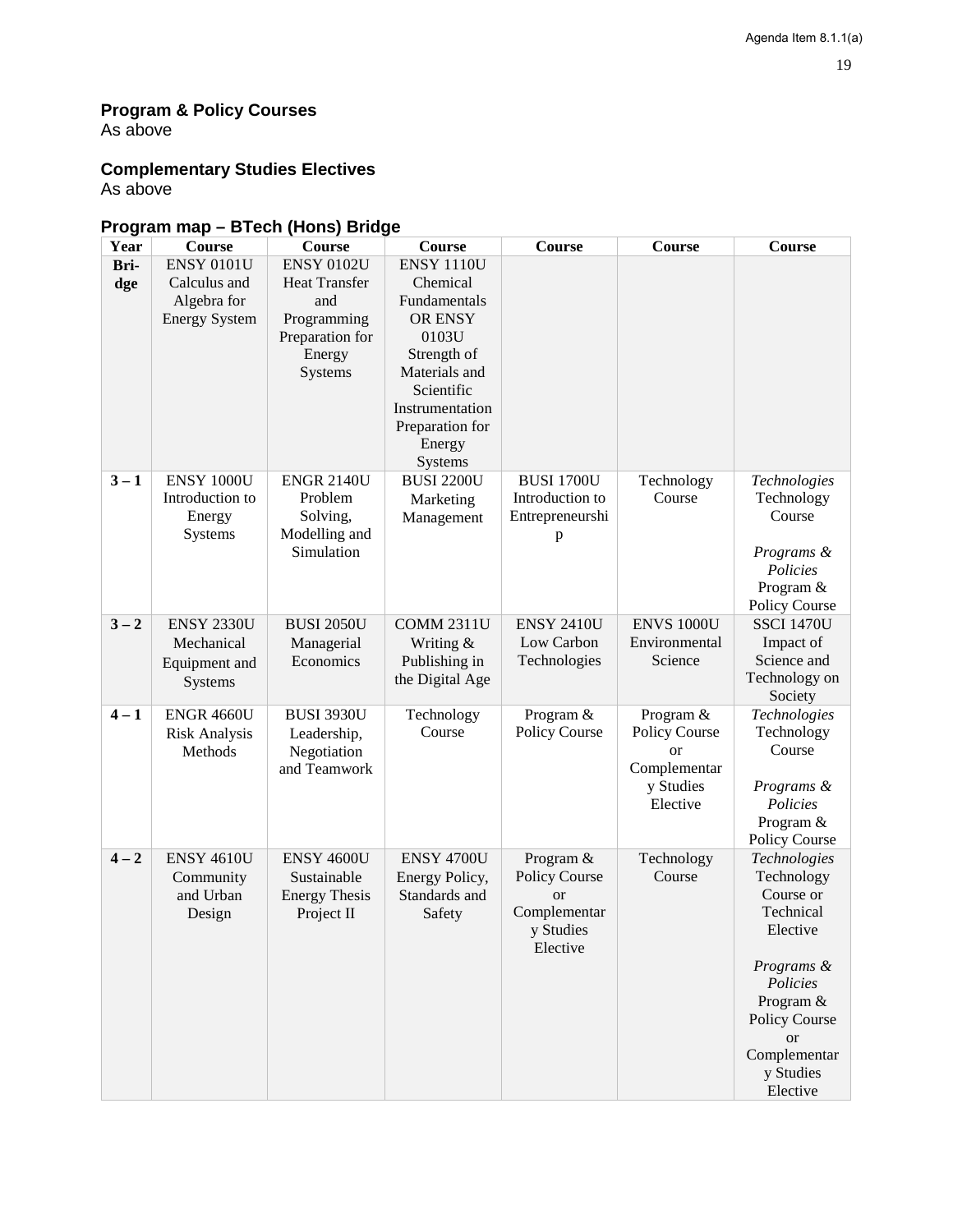### <span id="page-19-0"></span>d. Calendar Copy

The Bachelor of Technology (BTech) in Sustainable Energy Systems program offered by the Faculty of Energy Systems and Nuclear Science ensures graduates possess a deep familiarity with the technologies associated with energy systems and various technological options, as well as the skills to continually assess new energy technologies and changes to energy systems. Graduates will also possess business and communication skills that will help them put their technical knowledge to use. Graduates will be well versed in the strengths and limitations of various energy supply options, which depend on local and regional conditions. Graduates will also develop a thorough understanding of regulatory and political aspects of energy supply.

BTech graduates will emerge ready for long careers in the continually changing energy field, whether in energy-focused technical, policy or project management positions. They are expected to work in fields such as energy auditing, wind energy, solar energy, smart (and micro) grids, building management, and government. Experiential learning opportunities will further prepare students for these positions. Further, BTech graduates will be well placed to pursue graduate studies in engineering, science or the social sciences.

The BTech in Sustainable Energy Systems program offers students the choice between two specializations: Technologies, and Programs and Policies.

The Technologies specialization is for students who are interested in focusing their degree on energy technologies. While students still learn about the economic and social aspects of energy systems, they take more technology-specific courses, broadening their technical expertise. This specialization is expected to appeal to students who are more interested in working directly with energy technologies, or in careers where the ability to assess many different energy technologies is a particular asset.

The Programs and Policies specialization is for students who are interested in taking an even broader approach to understanding and working with energy systems. While students still learn about multiple energy technologies, in detail, they also take more courses focused on the business, social, and political elements of energy systems. This specialization is expected to appeal to students who are more interested in working in a business or policy-making environment.

An 'energy system' can be defined as the technologies, infrastructure and behaviours that connect the flows of materials and energy (fuels and electricity) from natural resources to meet societal wants and needs. Graduates of the BTech program will have the combination of detailed technical knowledge, broad perspective and strong analytical skills to allow them to make a difference in how society supplies and uses energy.

### **Work Placement/Internship Opportunities**

Optional work placement opportunities will be available. A 12- to 16-month optional Internship program is also available for students completing the third year of the program. Students must have a minimum CGPA of 2.3 to be eligible.

Other experiential learning opportunities, including field trips to local energy suppliers and participation in the City of Oshawa Teaching City initiative, may also be available.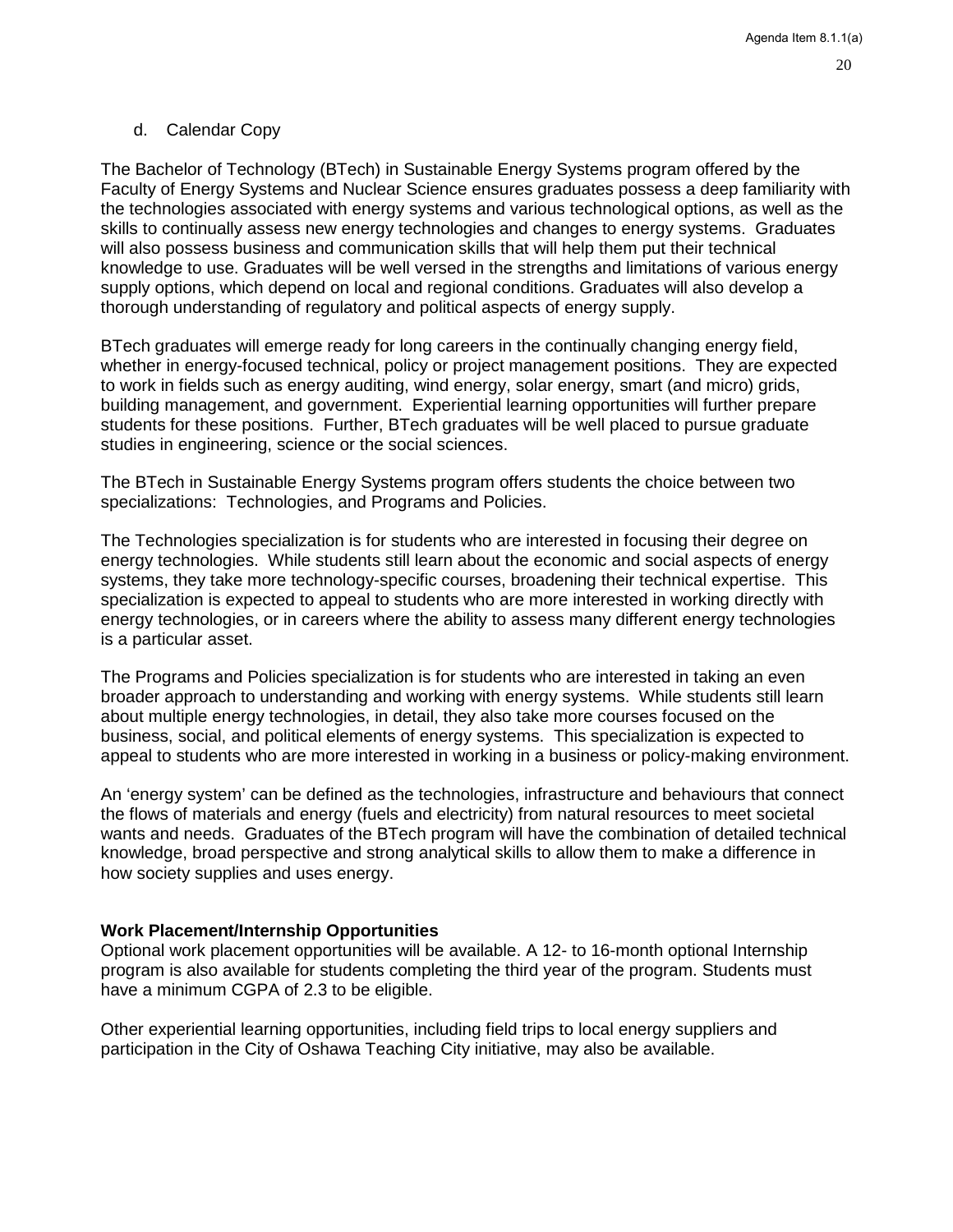### <span id="page-20-0"></span>**3. RESOURCE REQUIREMENTS**

<span id="page-20-1"></span>a. Faculty Members, Current and New Faculty requirements

The Faculty of Energy Systems and Nuclear Science (FESNS) has 15 core faculty members with expertise in a wide range of engineering fundamentals and many specialty areas (smart grids, solar, nuclear technology, energy systems and policy, life cycle assessment). The faculty members expected to be consistently involved in the BTech program include:

**Akira Tokuhiro**, BSc, MSc, PhD Dean and Professor Nuclear reactor safety, nuclear systems design, hybrid energy systems, experiments

**Hossam Gaber**, BSc, PhD, P.Eng, FS Eng (TÜV Rheinland), CEM, Fellow RAMSP Professor Resilient smart energy grids and micro energy grids planning, control and protection

**Glenn Harvel**, BEng, MEng, PhD, P.Eng Professor Diagnostic techniques, energy systems and nuclear design, pollution control

**Daniel Hoornweg**, BSc, MSc, PhD, P.Eng Associate Professor and Richard Marceau Chair Energy systems, sustainable cities, risk identification and management

**Brian M. Ikeda**, BSc, MSc, PhD Associate Professor Corrosion and corrosion-assisted failure of metals, radioactive waste management

**Matthew Kaye**, BASc, MSc, PhD Associate Professor Applied thermodynamics, nuclear materials

**Lixuan Lu**, BESc, MESc, PhD, P.Eng Professor Nuclear power plant instrumentation and control, reliability and safety assessment

**Jennifer McKellar**, BASc, MASc, PhD, P.Eng Assistant Professor Techno-economic and environmental assessment of energy systems, decision-making

**Sharman Perera,** BEng, MASc, P.Eng Associate Teaching Professor and Manager, Laboratory Services

**Igor Pioro**, MSc, PhD, Dr. Tech Sc., P.Eng Professor Thermalhydraulics of nuclear reactors and Generation IV nuclear-reactor concepts

The FESNS offers Bachelor of Engineering (BEng) degree programs in Nuclear Engineering, as well as in Energy Systems Engineering. The Energy Systems Engineering program is currently on hiatus; while that is the case, resources assigned to that program can be utilized to support the BTech. Sessional instructors may also be required; these are accounted for in the Business Plan.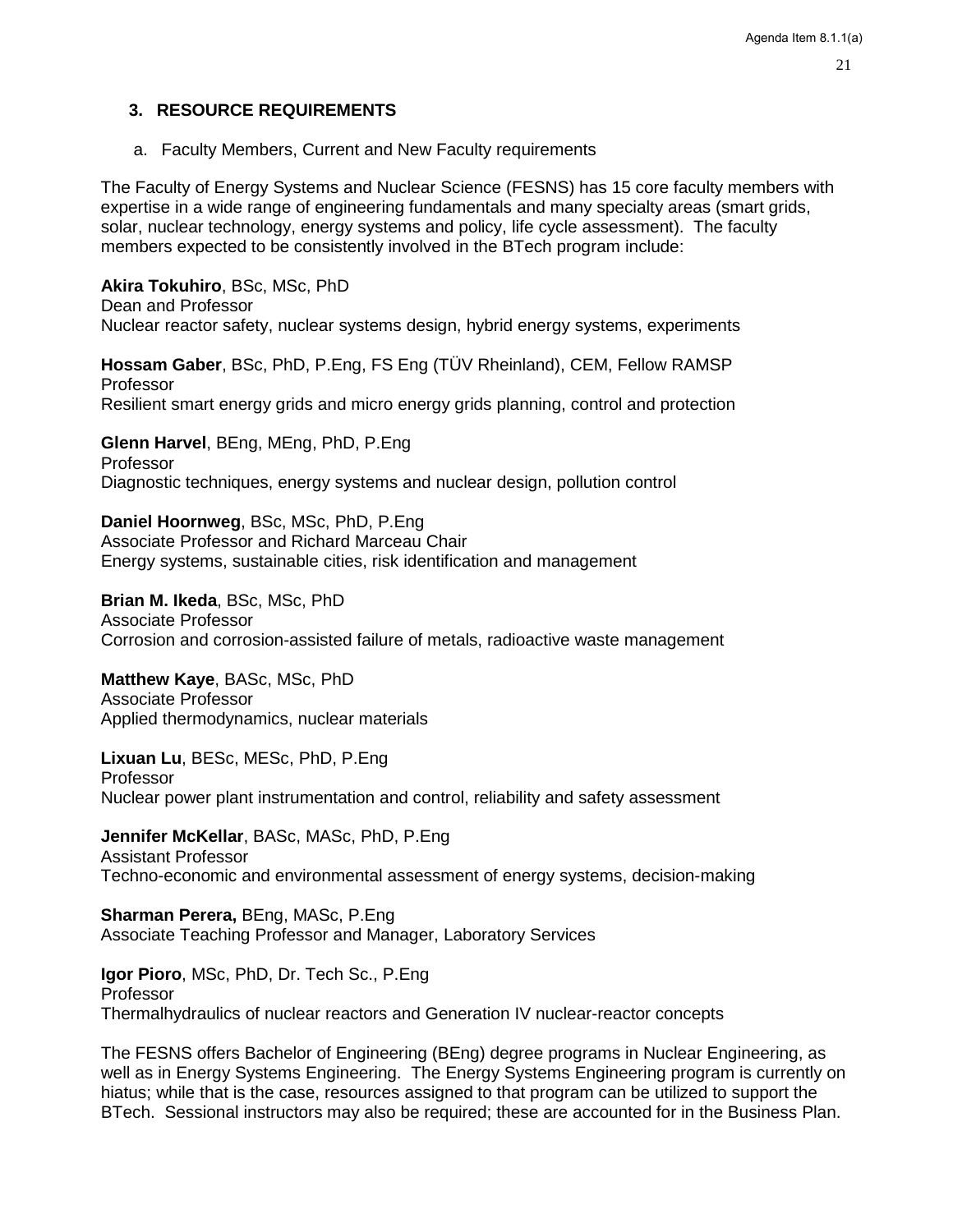22

When a version of the BEng Energy Systems Engineering reopens and/or as BTech enrollment continues to grow, then additional hiring may be required for either the BEng or BTech programs. As indicated in Section 4, the Business Plan accounts for the hiring of two new faculty members (in 2021-22, and 2022-23).

### **Teaching & Learning Centre**

The mission of the Teaching and Learning Centre (TLC) at the University of Ontario Institute of Technology is to empower faculty to reach their potential as educators and to create a culture where effective teaching is valued. We champion the scholarship of teaching and implementation of pedagogy. We create valuable teaching and learning professional development experiences. We move UOIT towards being a leader in teaching excellence, ultimately leading to greater student success.

The TLC provides faculty with a range of tools and facilities to assist them in providing a rich learning experience for students. Experts at the TLC provide support in various areas including curriculum development, multimedia design, learning technology and in the overall improvement of teaching practice.

In addition, the TLC funds teaching-related projects from the Teaching Innovation Fund (TIF) for proposals by faculty members aimed at developing new methods in teaching and learning. The TLC facilitates teaching awards at the University and supports faculty in their application for external awards and funding opportunities that focus on teaching and learning.

<span id="page-21-0"></span>b. Additional Academic and Non-academic Human Resources

The Faculty of Energy Systems and Nuclear Science (FESNS) has assembled a team of exceptionally-qualified academic and non-academic administrative, engineering and laboratory staff, including:

- Kerry Morrison**,** BA (Hons), MEd, Senior Academic Advisor, Academic Advising Coordinator
- Robin Secord, BA, Academic Advisor
- Bob Goldman, BA, MA, MPA, Manager-Administration
- Sharman Perera, BEng, MASc, P.Eng, Senior Lecturer and Manager, Laboratory Services
- Khalid Rizk, P.Eng, Engineering Specialist
- Robert Ulrich, Laboratory Technician
- Callan Brown, Laboratory Technician

As the BTech program grows additional support will be required. The Business Plan presented in Section 4 accounts for one half-time academic advisor in the first two years of the program, and one full-time academic advisor after that. In particular, with the expected significant enrollment of students from China, English-language support may be required. The Business Plan also accounts for one half-time laboratory technician, to help develop and equip new laboratories to support the BTech program. The first year course, ENSY 1110U Chemical Fundamentals for Energy Systems will require a laboratory technician with chemistry expertise.

Additional academic resources include industry practitioners who provide their expertise to FESNS programs as sessional lecturers, as well as faculty members from the Faculties of Business and IT (FBIT), Engineering and Applied Science (FEAS), Science (FS), and Social Science and Humanities (FSSH).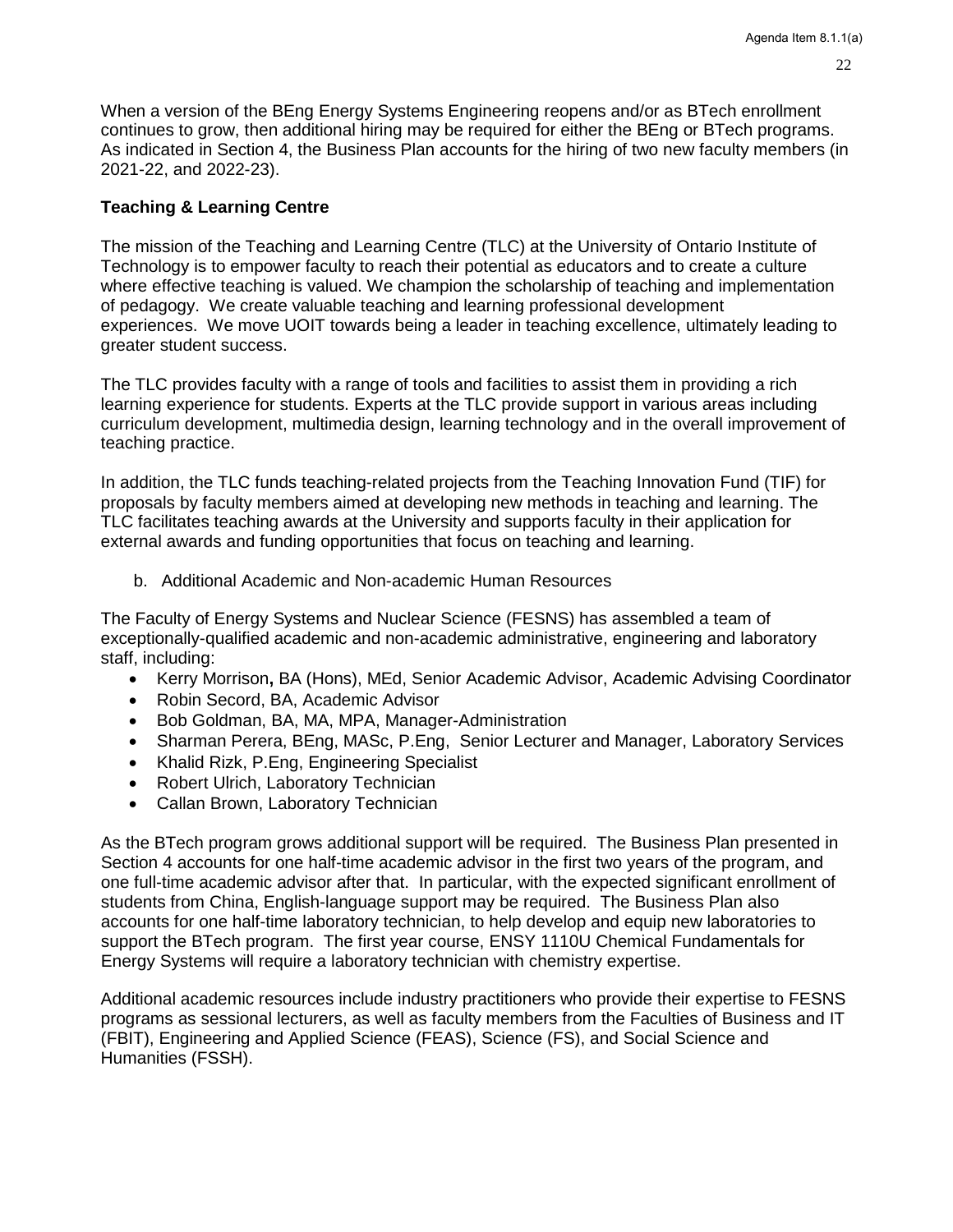<span id="page-22-0"></span>c. Student Support Requirements

Students in the BTech program will be well-supported by programs and resources currently in place for FESNS and UOIT students. All undergraduate students have access to an extensive support system that ensures a quality student experience. In addition to the outlined services below, students may also take advantage of the Campus Childcare Centre, Campus Bookstores, Housing and Living Resources as well as the Student Association. Further information can be found at:<http://studentlife.uoit.ca/>

### **Academic Advising**

The FESNS has a dedicated Academic Advising staff available to help students make choices that will lead to their academic success. Kerry Morrison and Robin Secord support students throughout their educational journey and assist students with academic advising, learning support and career and professional planning. The personalized services students receive in FESNS help them make the best choices in support of their academic and personal achievement [\(http://nuclear.uoit.ca/undergraduate/academic-advising/index.php\)](http://nuclear.uoit.ca/undergraduate/academic-advising/index.php).

### **Student Learning Centre**

The Student Learning Centre fosters a high level of academic excellence in the UOIT community by working with all UOIT students, undergraduate and graduate, to achieve educational success. Foundational knowledge and prerequisite skills are essential to all university level courses, and competency with these skills is vital for strong academic performance. The subject specialists offer support services in mathematics, writing, study skills, ESL and physics. With the additional support of peer tutors and workshops, the Centre can further accommodate the needs of a specific course or program. <http://studentlife.uoit.ca/student-learning/>

### **Student Accessibility Services (SAS)**

The staff work as a collaborative team to ensure students with disabilities have equal opportunities for academic success. The SAS operates under the Ontario Human Rights Code (OHRC) and the Accessibility for Ontarians with Disabilities Act (AODA). Services are provided for students with documented disabilities. Accommodation supports include but are not limited to:

- Adaptive technology training;
- Alternate format course material;
- Learning skills support;
- Testing support; and
- Transition support for incoming students.

### **Careers and Internships**

The Career Centre offers comprehensive career service assistance and a variety of valuable resources to help students along their career paths:

- Assistance with creating effective job-search documents;
- Career Counselling;
- Interview preparation;
- Job market information; and
- Job search strategies.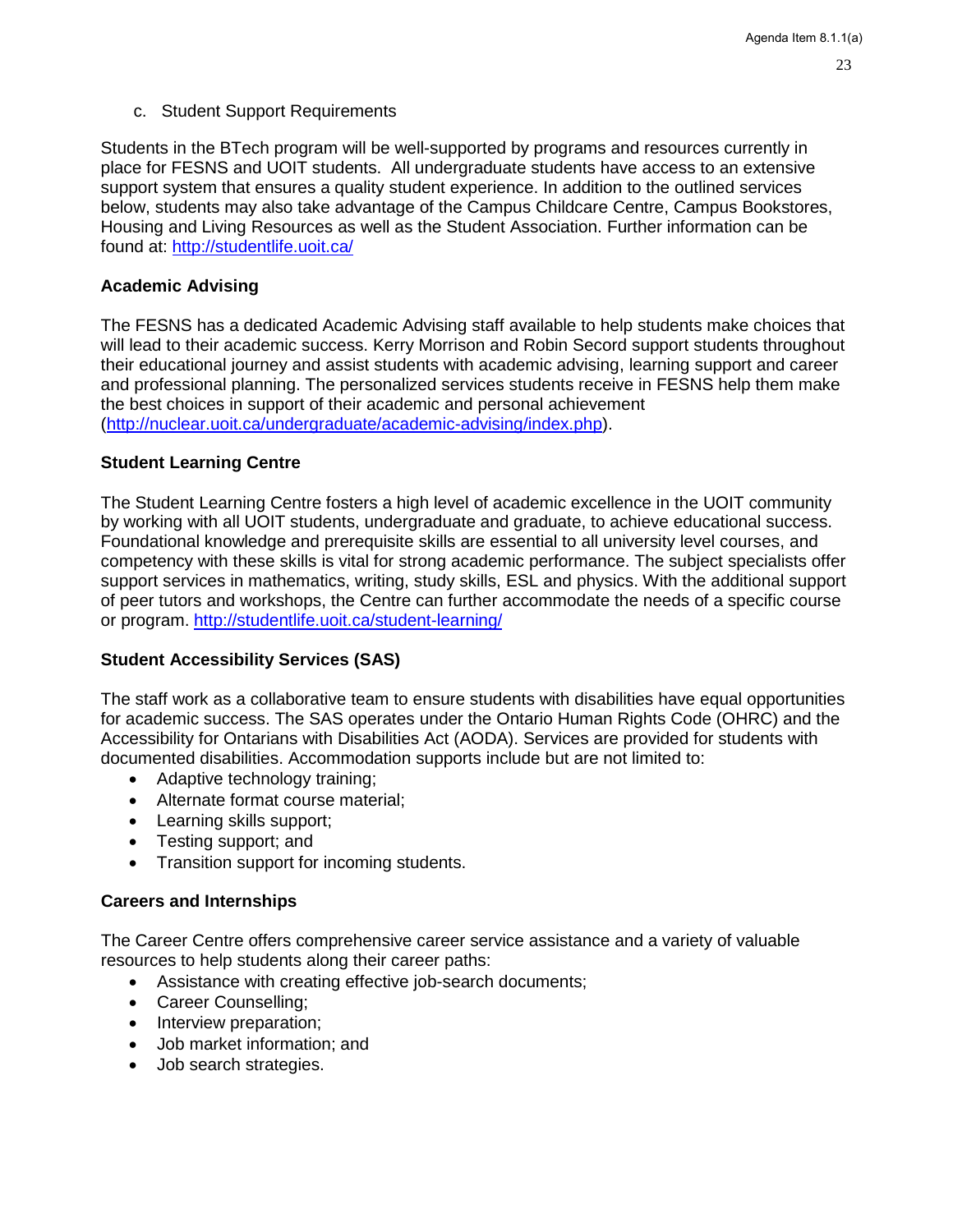A variety of events are hosted on campus during the academic year including employer information and networking sessions, job fairs, and interviews conducted by leading employers.

### **Student Engagement and Equity**

Student Engagement and Equity supports students' successful transition into the university and provides opportunities for them to develop their leadership and professional skills throughout their university career. Services provided through Student Engagement and Equity include:

- Orientation and events through first year
- Specialized programming for first generation, graduate, indigenous, international, mature, online, transfer, and diploma-to-degree pathways students
- Equity and inclusivity programming
- Assistance and advice for living off campus
- Peer mentoring to help students through first year
- Opportunities to grow and develop leadership skills through the Ambassador program.

### **Student Mental Health Services**

Student Mental Health Services helps students learn how to better manage the pressures of student life. Students can:

- Attend a drop-in session;
- Participate in events and activities that promote positive health and well-being;
- Access tools and resources online to learn about mental health and how to maintain good health and wellness;
- Work with a mental health professional to address concerns;
- Contact the Student Lifeline for immediate help and assistance; and
- Get answers to frequently asked questions about mental health.

Student Mental Health Services offers short-term counselling and therapy services to students. Students in distress will also be provided support and counselling as needed. There is no cost and services are confidential. For students who need long-term counselling support or specialized mental health services, UOIT will provide referrals to assist the student in accessing resources in the local community or in the student's home community.

### **Athletics and Recreation Faculties**

UOIT offers a number of recreation facilities and fitness opportunities to meet all lifestyles and needs. On-campus facilities include the state-of-the-art FLEX Fitness Centre which overlooks Oshawa Creek, five gymnasiums, a 200-metre indoor track, two aerobic/dance studios, the Campus Ice Centre, Campus Fieldhouse , a soccer pitch, a fastball diamond, squash courts and an indoor golf-training centre.

### **Campus Health Centre**

The Campus Health Centre provides assistance in numerous confidential health-care options including:

- A medical clinic with daily access to physician and nursing staff;
- Allergy injections, immunizations and influenza injections;
- An on-site laboratory (blood work, STI testing, throat swabs, etc.);
- Complementary Health Services featuring acupuncture, chiropractic, custom orthotics, massage therapy, nutritional counselling and physical therapy;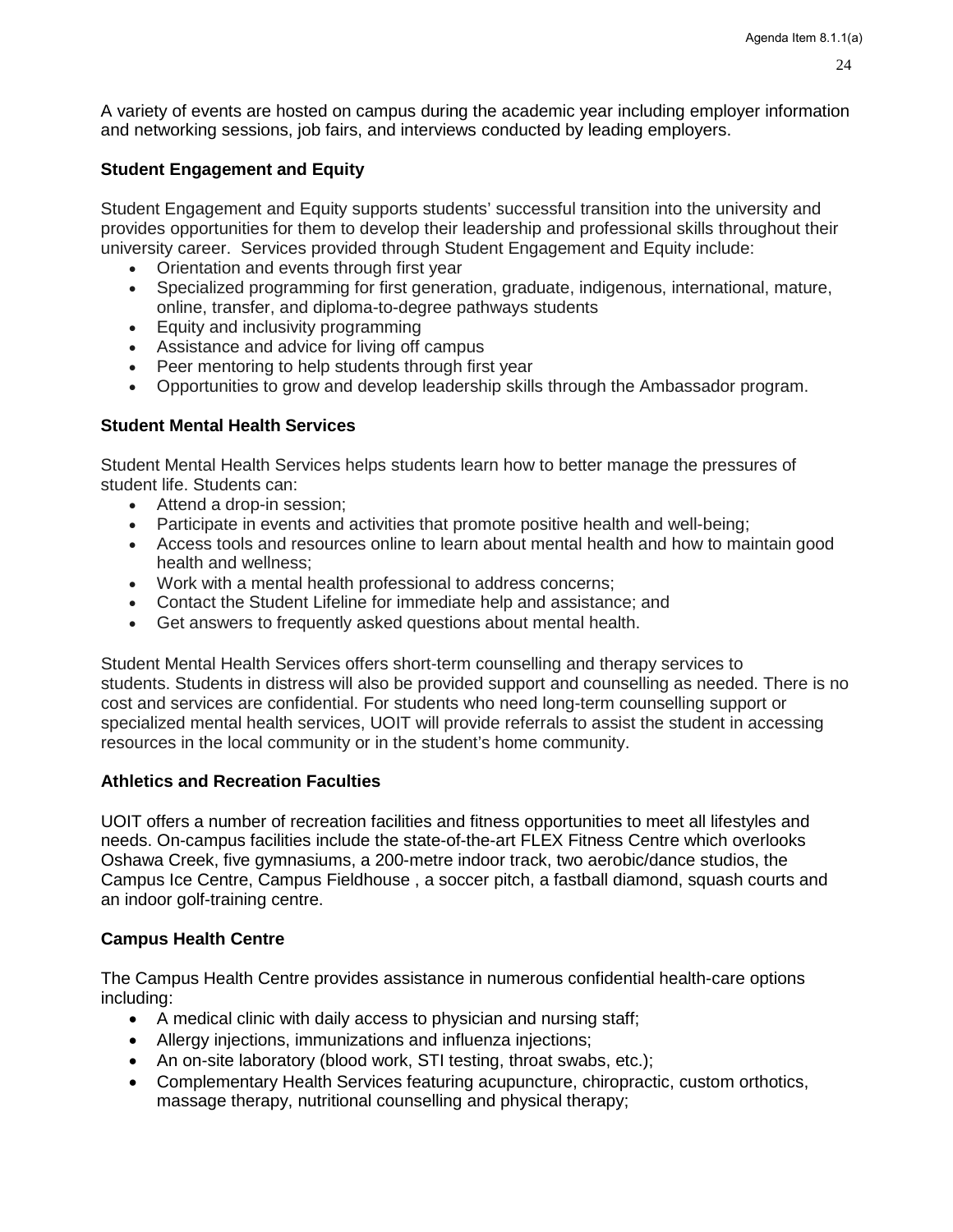- Gynaecological health-care and prescriptions; and
- Treatment of disease, illness and injury.

# **Student Awards and Financial Aid**

Student Awards and Financial Aid (SAFA) is dedicated to helping students understand the variety of options available to finance their education. Budgeting and financial planning are essential to their success and Student Awards and Financial Aid is on hand to help create the right financial plan. Financial assistance can be in the form of bursaries, employment (both on-campus and off), parental resources, scholarships, student lines of credit and the Ontario Student Assistance Program (OSAP).

<span id="page-24-0"></span>d. Physical Resource Requirements

## **Library Resources**

Please see Appendix C

## **Laboratories**

The FESNS already has high quality labs available for its Energy Systems Engineering students that BTech students will be able to share. Equipment used by students in laboratories includes bench-scale photovoltaic panels, dissectible fuel cells and a wind chamber. As described in Section 4, the Business Plan accounts for the need to develop and equip laboratories for the new BTech-specific courses.

### **Technology-Enriched Learning Environment (TELE)**

UOIT is a leader among North American universities in implementing and using curriculum and industry specific software in a technology-enriched learning environment (TELE). Our unique environment is adapted to each discipline based on faculty requirements and input for optimal student learning. We are committed to providing the greatest value for students' investment in education and technology while studying at UOIT.

One of the greatest advantages of UOIT's approach to TELE is that all students have equal access to the same technology, resources and services. Whether you are inside or outside of the classroom, your state-of-the-art academic software allows you to download class notes, work on your own or with others and enjoy seamless access to all online resources. The TELE program has two operating models: Full TELE and Bring-Your-Own-Device (BYOD) TELE depending on respective Faculty.

### *Full TELE services*

Students in the FESNS participate in the Full TELE program. Undergraduate students in the Full TELE model receive a laptop uploaded with course-specific software. At the beginning of each new academic year a software or hardware (laptop) refresh takes place at the Distribution Center. It is mandatory that undergraduate students in the Full TELE model partake in the yearly refresh process to be equipped with the appropriate software that they require in accordance to the year and program of study for their current academic year.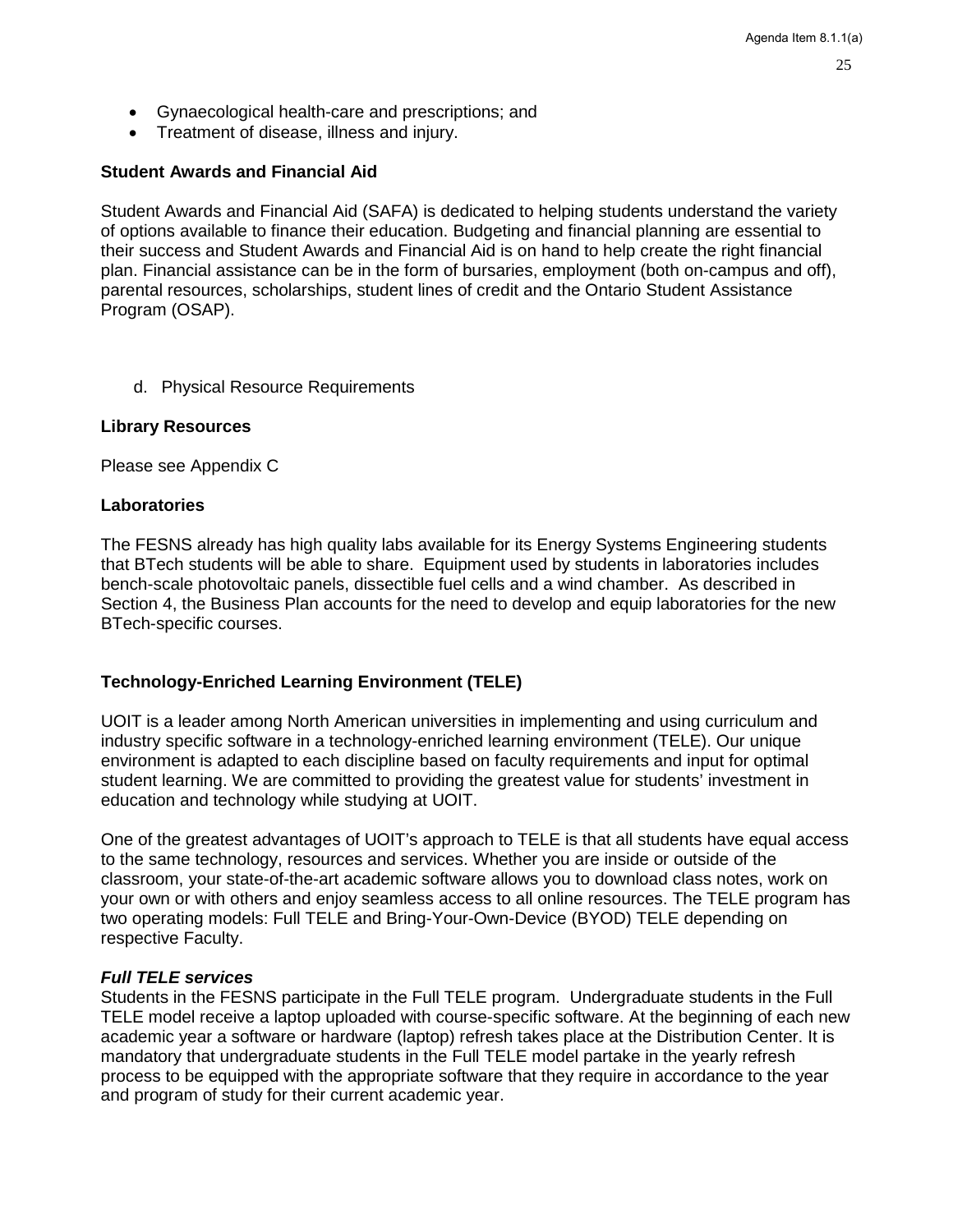26

- **Hardware**  UOIT undergraduate students participating in the Full TELE model receive a new laptop in the first and third year of study (third year students will return the laptop received in their first year for a new one).
- **Software** UOIT undergraduate students participating in the Full TELE model receive a software refresh in the second and fourth year. The software refresh process involves the reinstallation of software they require in accordance to the student's year and program of study.
- *Exam support services* IT Services provides hardware, software and technical support during examinations. IT team will be equipped with loaner laptops in the event of major technical issues.

An annual fee for the Full TELE model covers the use of hardware (laptop), extensive technical service (including repair), a wide range of program- specific software, exam support, loaner laptops, insurance, and virus protection.

### **Information Technology Resources**

IT Services strives to provide quality services to students at UOIT. To support these objectives, the following components are included:

- Wireless network
- Wired network
- IT Service Desk
- General workstations
- Printing services

### *Wireless network*

Wireless internet connection is available in public areas and open-air locations around the UOIT campus where students congregate (North Oshawa and Downtown locations).

### *Wired network*

To ensure the success of the technology-enriched learning environment, a comprehensive data network has been installed on campus. This includes network drops in lecture halls and designated areas as well as network drops for each residence suite.

UOIT students benefit from networked classrooms and learning spaces. Each ergonomicallydesigned space has data network connection access and electrical connections to ensure battery regeneration. In addition, classrooms include electronic projection equipment and full multimedia support.

### *IT Service Desk*

The IT Service Desk is equipped with certified technicians and experienced IT professionals offering technical support services on a drop-in, call-in or email basis.

### *GUWs*

UOIT undergraduate students are able to use general workstations available at the library and have access to BYOD TELE model course-specific software.

### *Printing services*

Printing services are available to students in the following areas: labs, classrooms, study common areas, the Learning Commons and the Library. All UOIT students receive print credits every year,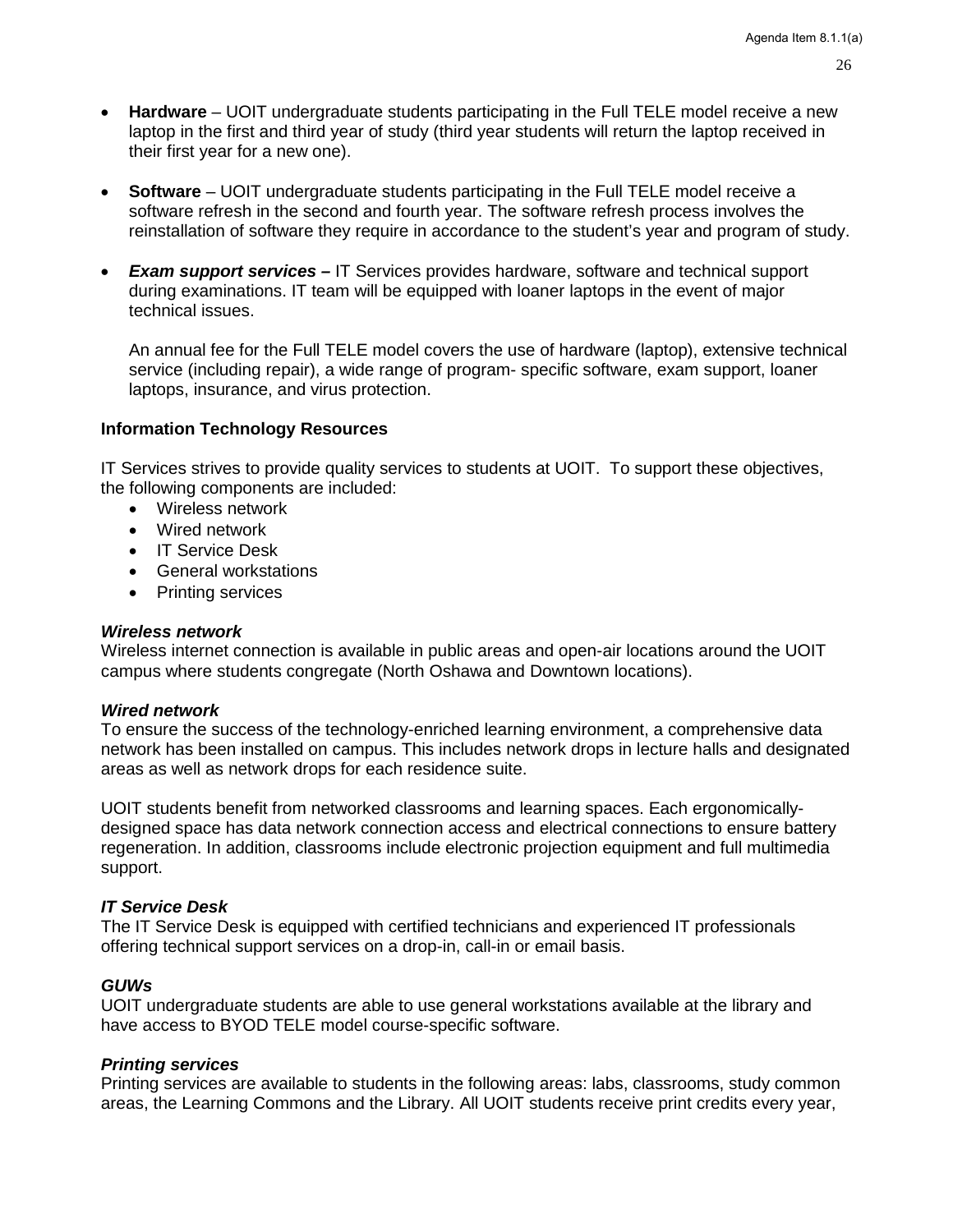more Printpacks can be purchased through the Campus Bookstore if students require additional printing services.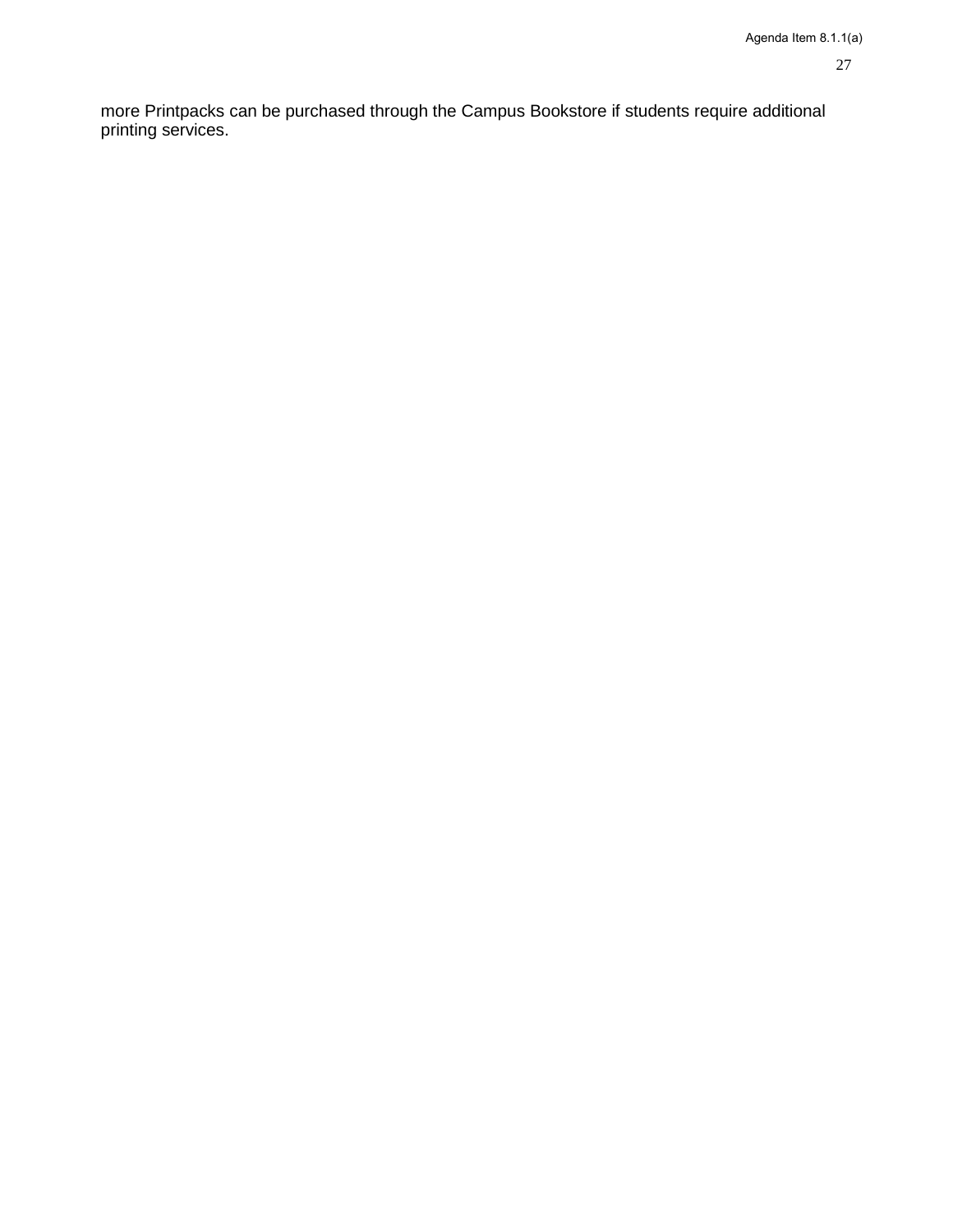# <span id="page-27-0"></span>**4. BUSINESS PLAN**

<span id="page-27-1"></span>a. Statement of Funding Requirement

|                                 | 2019-20 | 2020-21   | 2021-22   | 2022-23   | 2023-24   | 2024-25   |
|---------------------------------|---------|-----------|-----------|-----------|-----------|-----------|
| <b>TOTAL</b><br><b>REVENUE</b>  | 652,000 | 1,392,400 | 1,678,960 | 1,954,080 | 2,033,080 | 2,033,080 |
| <b>EXPENSES</b>                 |         |           |           |           |           |           |
| Sessionals<br>Teaching          | 18,312  | 45,780    | 64,092    | 73,324    | 36,624    | 36,624    |
| Assistants                      | 4,660   | 9,962     | 12,289    | 14,543    | 15,164    | 15,164    |
| Sub-total                       | 22,972  | 55,742    | 76,381    | 87,867    | 51,788    | 51,788    |
| <b>TOTAL</b><br><b>EXPENSES</b> | 492,521 | 155,291   | 345,466   | 524,935   | 468,856   | 443,856   |
| <b>NET</b><br><b>REVENUE</b>    | 159,479 | 1,237,109 | 1,333,494 | 1,429,145 | 1.564.224 | 1,589,224 |

Table 2. Projected revenue and expenses by year.

Key assumptions underlying the data above:

- 1. Revenue is based on a steady state of \$12,000 for domestic students (tuition/grant), and \$19,000 for international students.
- 2. TA support estimated as 50 hours for every 20 students (\$38/h plus 9% benefits)
- 3. Lab equipment purchased for 7 courses (new labs) in Year 1 (estimated/averaged at \$50,000 per course), along with purchases of additional equipment for existing labs (\$20,000 total for 3 courses)
- 4. Student advising: half for Years 1 and 2; full for Year 3 and beyond
- 5. Lab technician: half beginning in Year 1
- 6. New faculty: one beginning in Year 3, another beginning in Year 4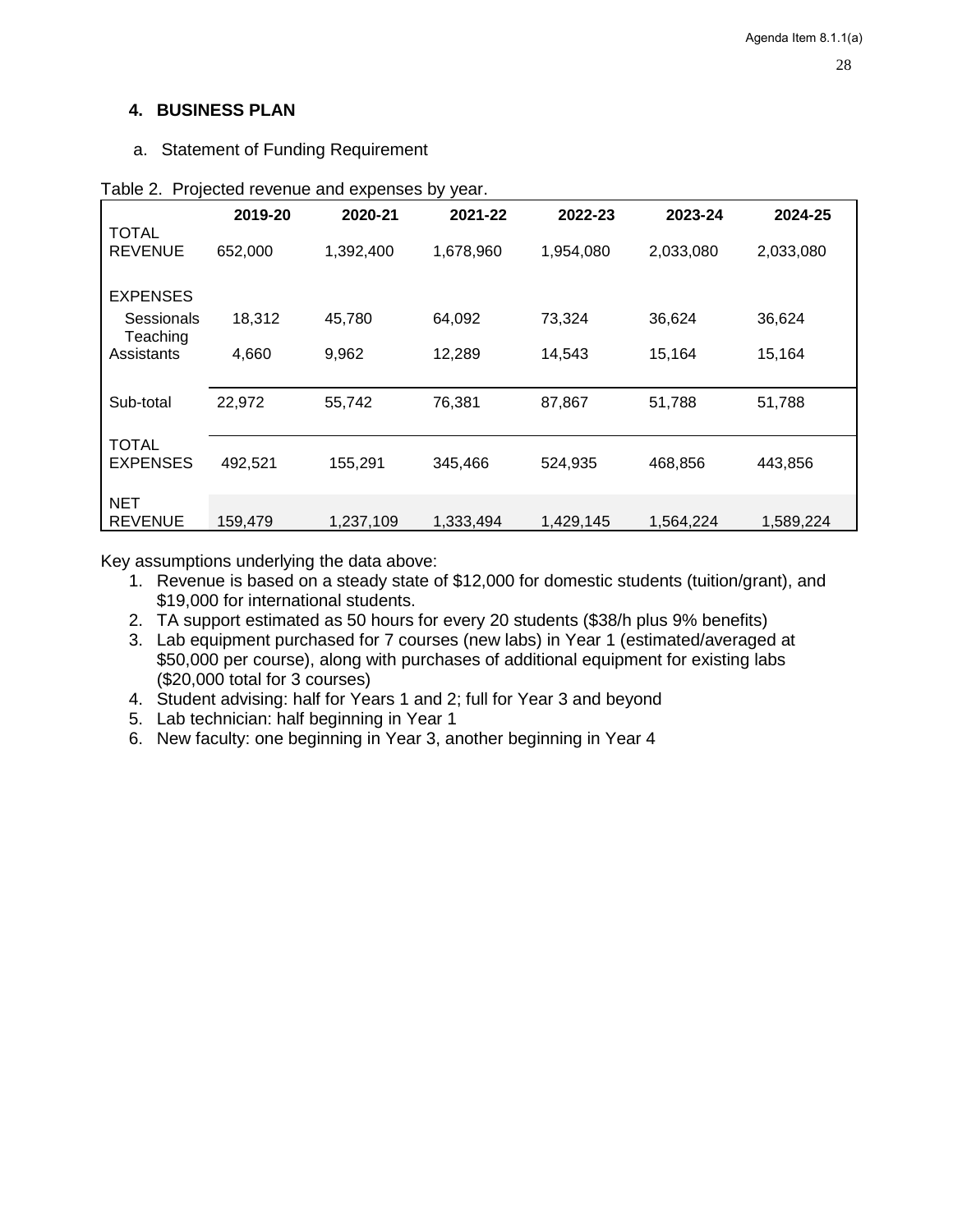# <span id="page-28-0"></span>**5. APPENDICES**

- <span id="page-28-1"></span>A. Program Maps
- <span id="page-28-2"></span>B. New Course Proposals and Required Course Changes
- <span id="page-28-3"></span>C. Library Report
- <span id="page-28-4"></span>D. Completed Notice Intent
- <span id="page-28-5"></span>E. Course Information Sheets and Course Outlines
- <span id="page-28-6"></span>F. Faculty CVs
- <span id="page-28-7"></span>G. Energy Systems Programs at Ontario Colleges